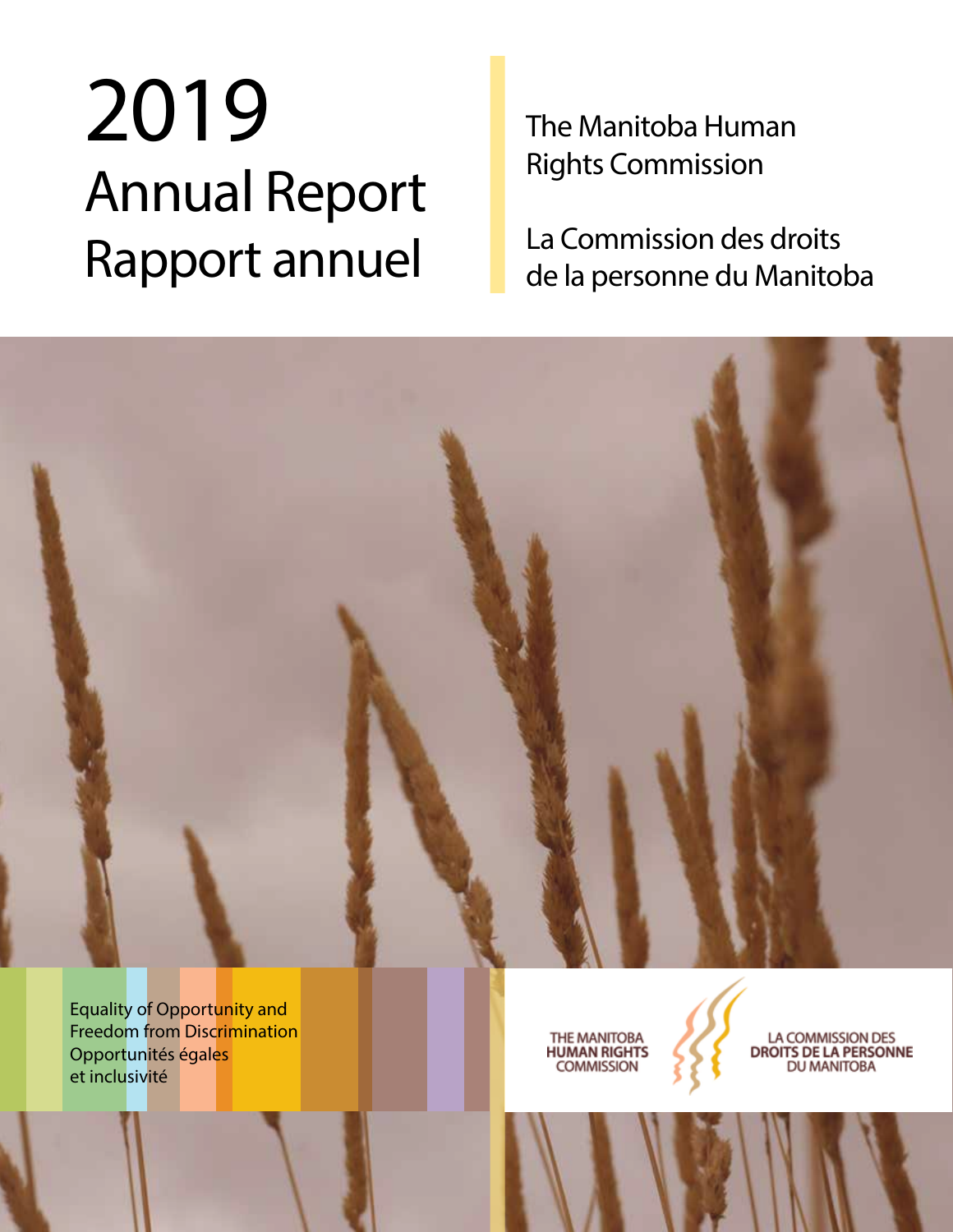204-945-3007 1-888-884-8681 (toll free)

7th Floor, 175 Hargrave Street Winnipeg, MB R3C 3R8

www.manitobahumanrights.ca

hrc@gov.mb.ca

341-340 Ninth Street Brandon, MB R7A 6C2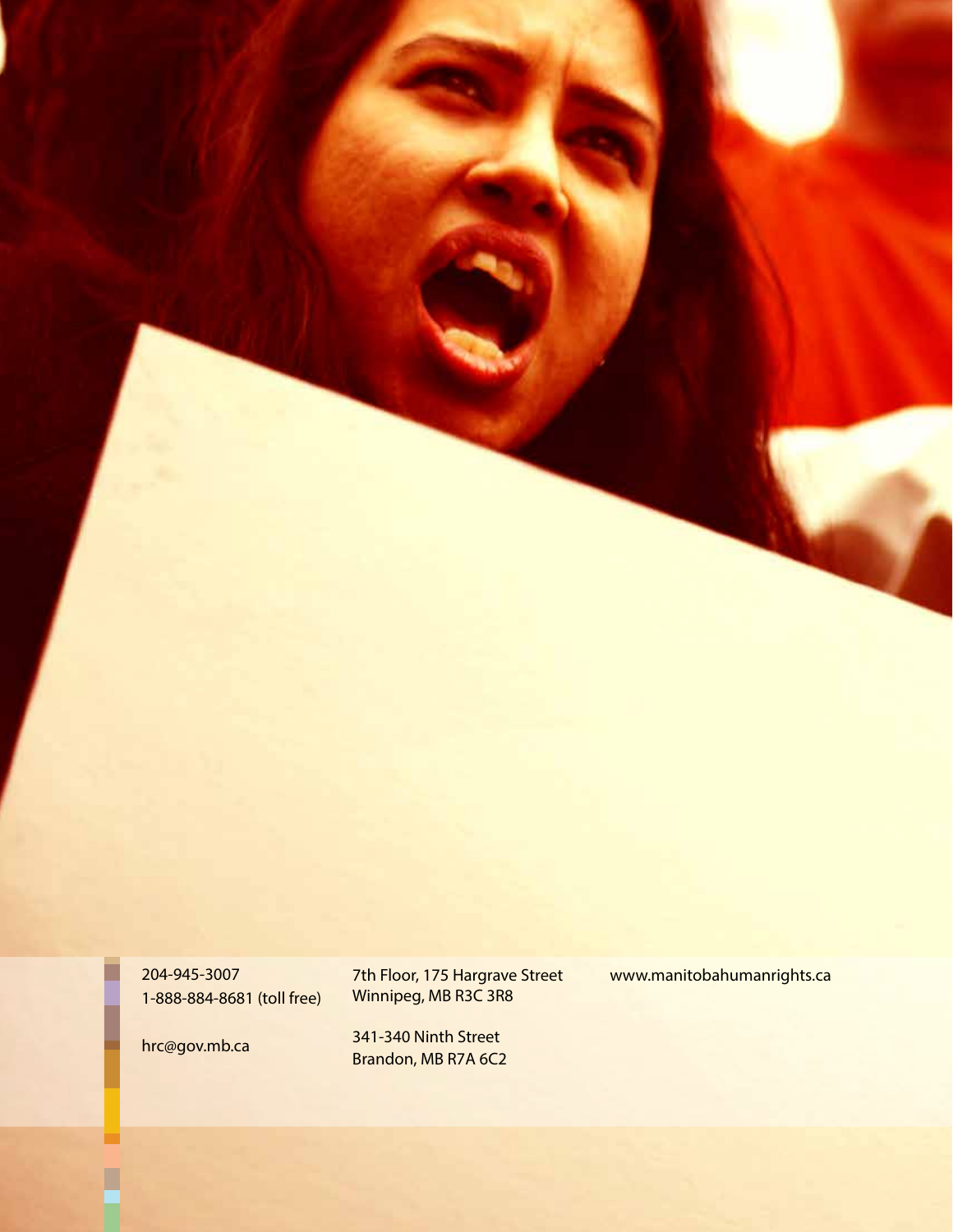

#### **ATTORNEY GENERAL MINISTER OF JUSTICE**

Room 104 Legislative Building Winnipeg, Manitoba R3C 0V8 **CANADA** 

The Honourable Janice C. Filmon, C.M., O.M. Lieutenant Governor of Manitoba Room 235 Legislative Building Winnipeg MB R3C 0V8

May it Please Her Honour:

I have the privilege of presenting the Annual Report of The Manitoba Human Rights Commission and Human Rights Adjudication Panel for the 2019 calendar year.

Respectfully submitted,

Cameron Friesen Minister of Justice and Attorney General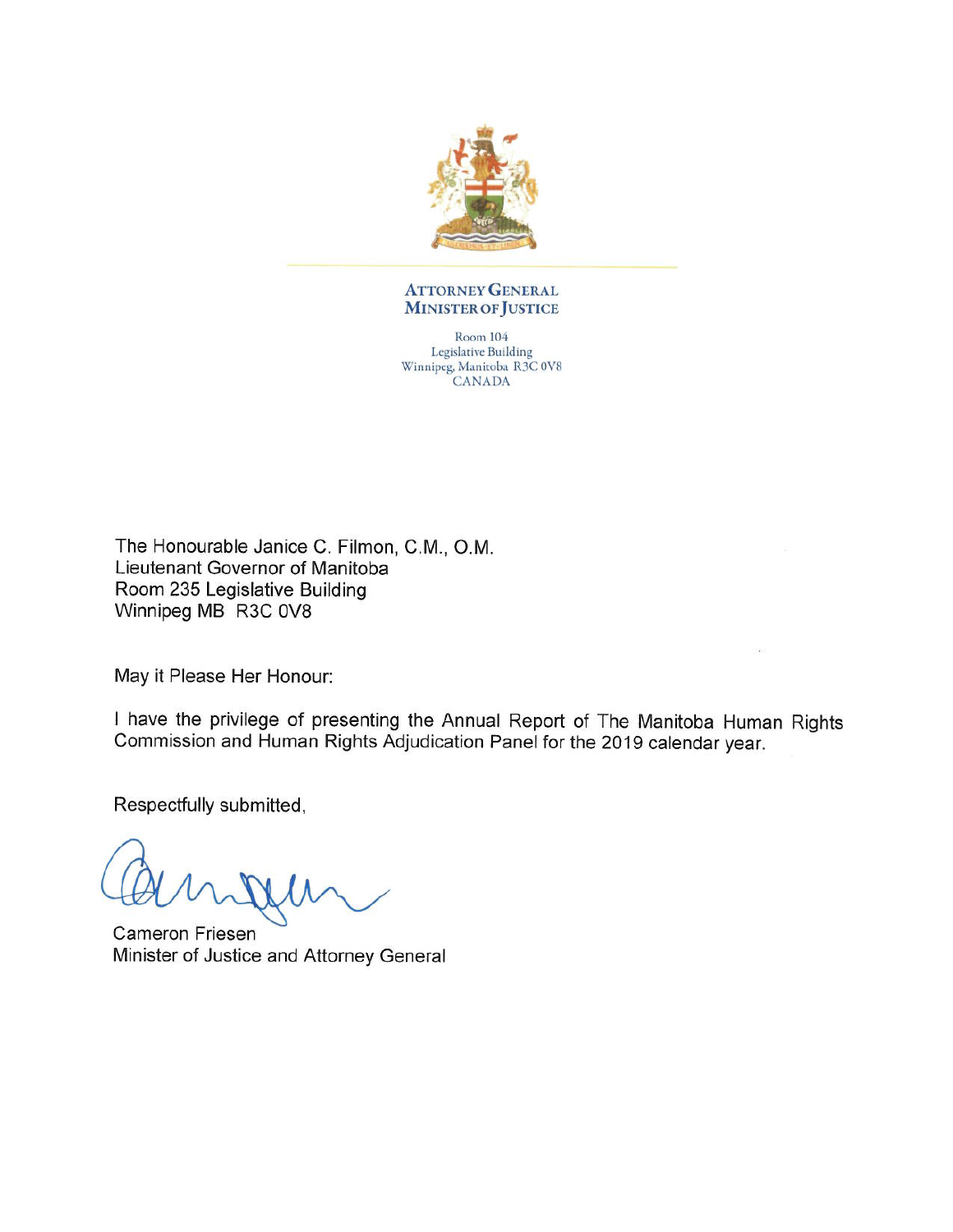

Honourable Cameron Friesen Minister of Justice Attorney General 104 Legislative Building Winnipeg, MB R3C 0V8

Dear Minister:

Pursuant to section 6(2) of *The Human Rights Code,* we are pleased to provide you with the Annual Report of The Manitoba Human Rights Commission and the Human Rights Adjudication Panel for the calendar year 2019.

Yours sincerely,

John Burchill A/Chairperson Board of Commissioners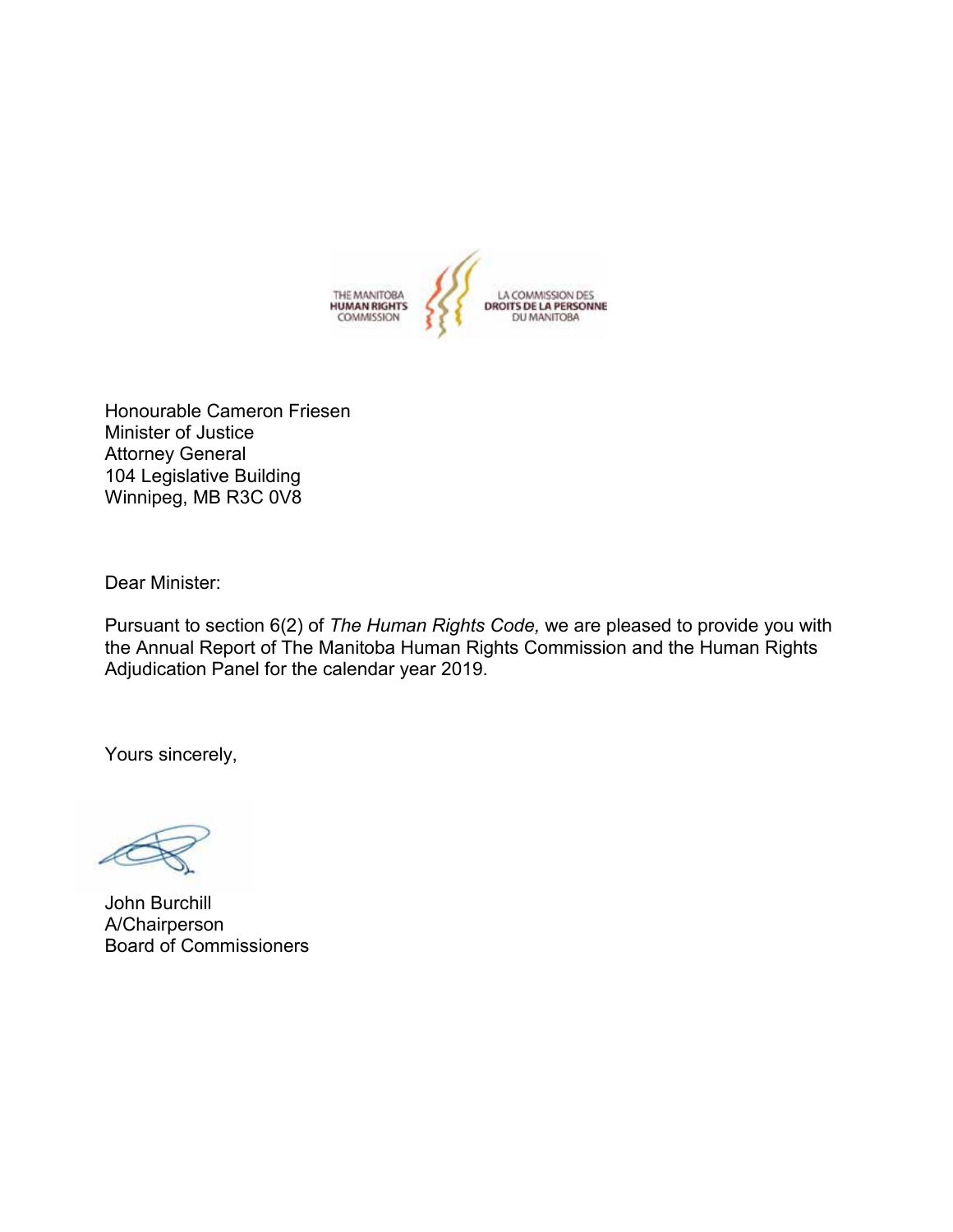# Table of Contents

| -i | <b>Minister of Justice Transmittal Letter</b> |
|----|-----------------------------------------------|
| ii | <b>Chairperson Transmittal Letter</b>         |
| 01 | <b>About the Commission</b>                   |
| 02 | Message from the Board of Commissioners       |
| 03 | <b>Board of Commissioners</b>                 |
| 04 | <b>Greetings from the Executive Director</b>  |
| 06 | <b>Advancing Rights for all Manitobans</b>    |
| 07 | <b>Year in Review</b>                         |
| 08 | L'annee en revue                              |
| 09 | <b>Complaints by the Numbers</b>              |
| 14 | <b>Inspiring Equality, Promoting Change</b>   |
|    |                                               |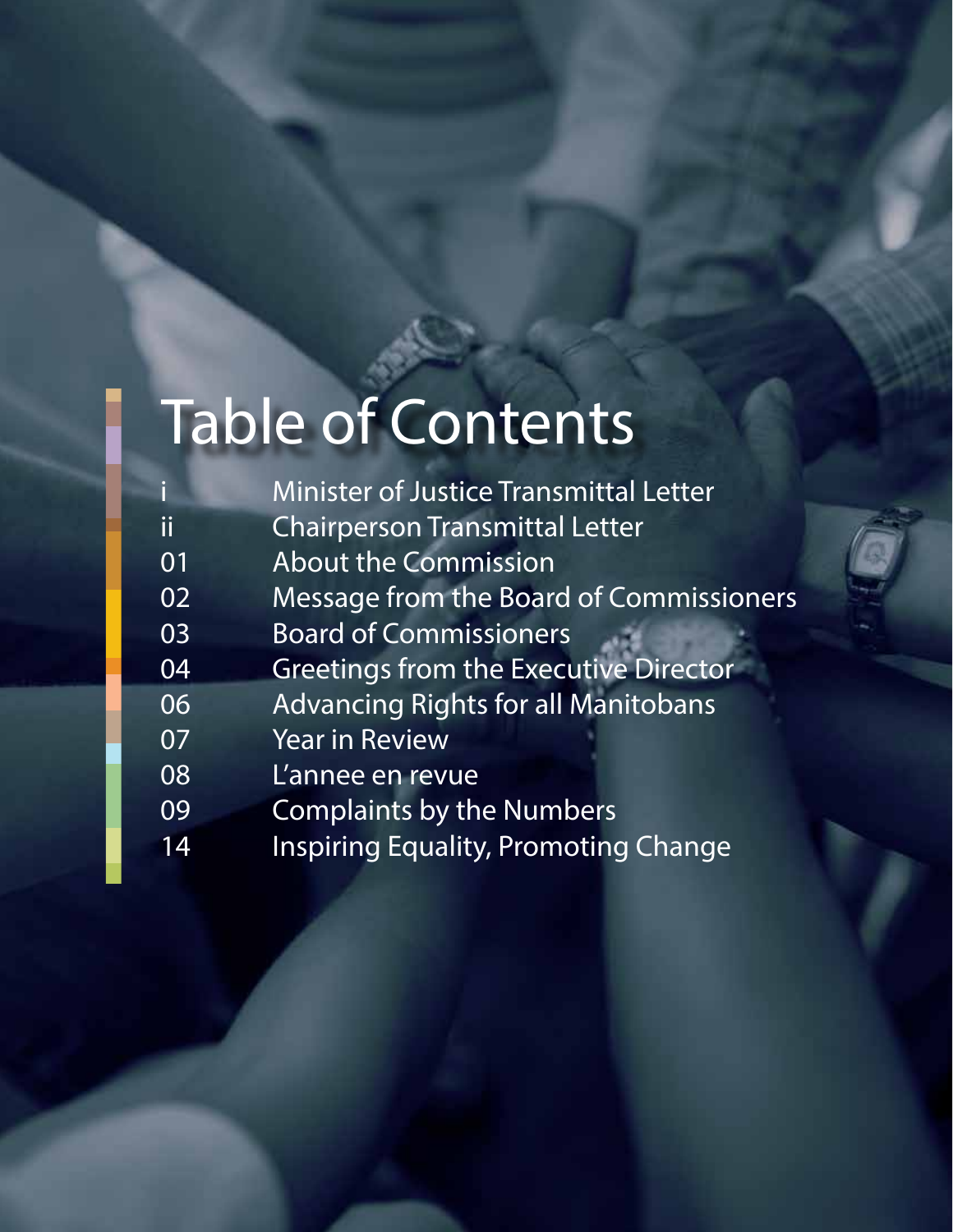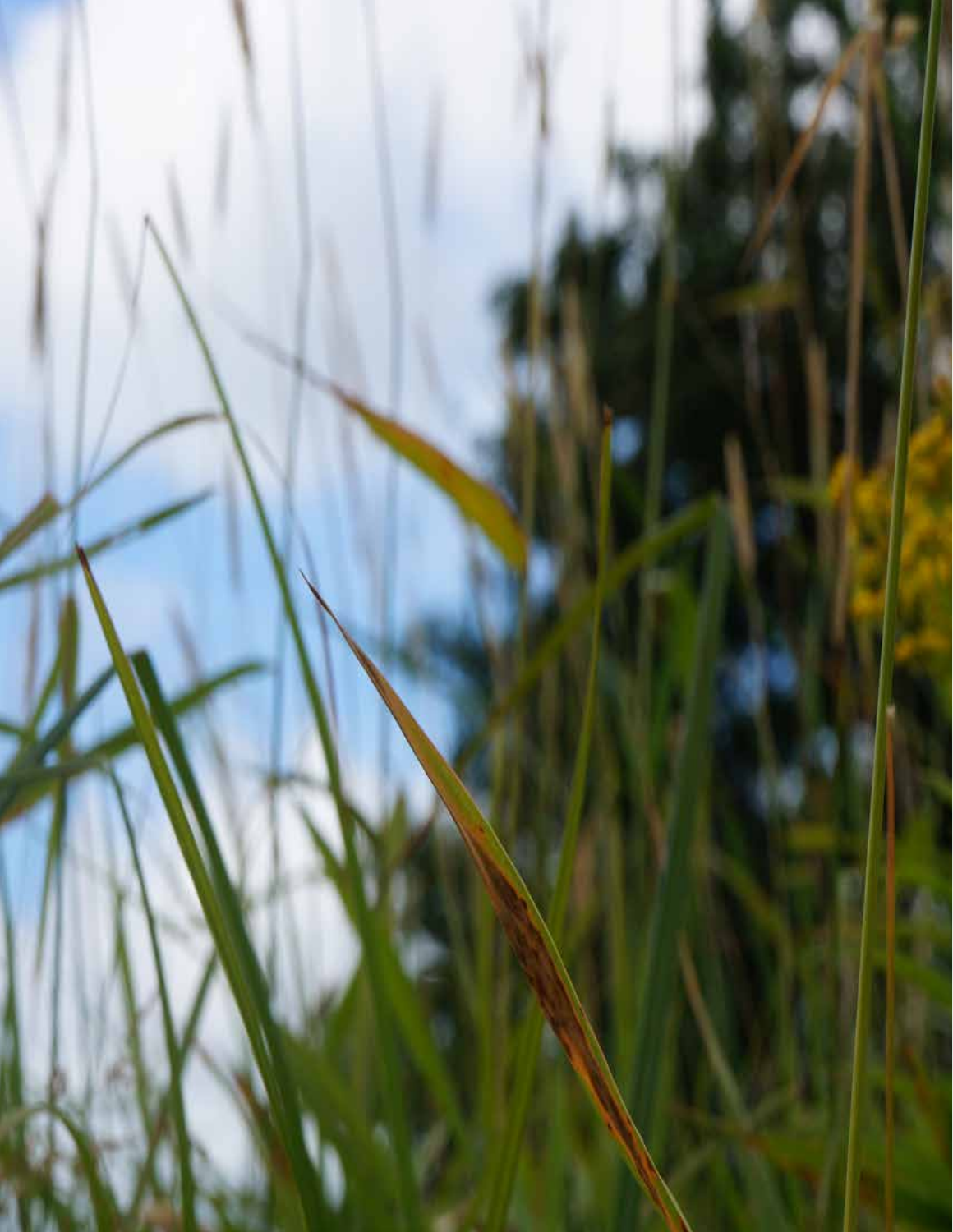# About the Commission

The Manitoba Human Rights Commission is an independent agency of the Manitoba government, responsible for:

- enforcing the rights and responsibilities in *The Code* through a complaints process; and
- promoting human rights and educating the public about *The Code*.

Our work is driven by the recognition of the individual worth and dignity of every person.

Any person who believes they have been discriminated against when at work or when accessing public services or housing may file a complaint with the Commission. We investigate those complaints to determine if there is enough evidence to warrant referring them to the Human Rights Adjudication Panel for a final decision. The Commission takes an active role in trying to prove those complaints before the Adjudication Panel because we believe that no person should be discriminated against.

Discrimination is often rooted in ignorance, prejudice and stereotypes. We assist in the early resolution of complaints through education and mediation. We also engage in policy and research initiatives and conduct education programs to assist the public in understanding human rights obligations and promote equality.

We are made up of eight commissioners appointed by the Lieutenant Governor-in-Council and seventeen staff led by an executive director.

The Commission reports to the public on finance and administration matters via the Crown Law Division of Manitoba Justice.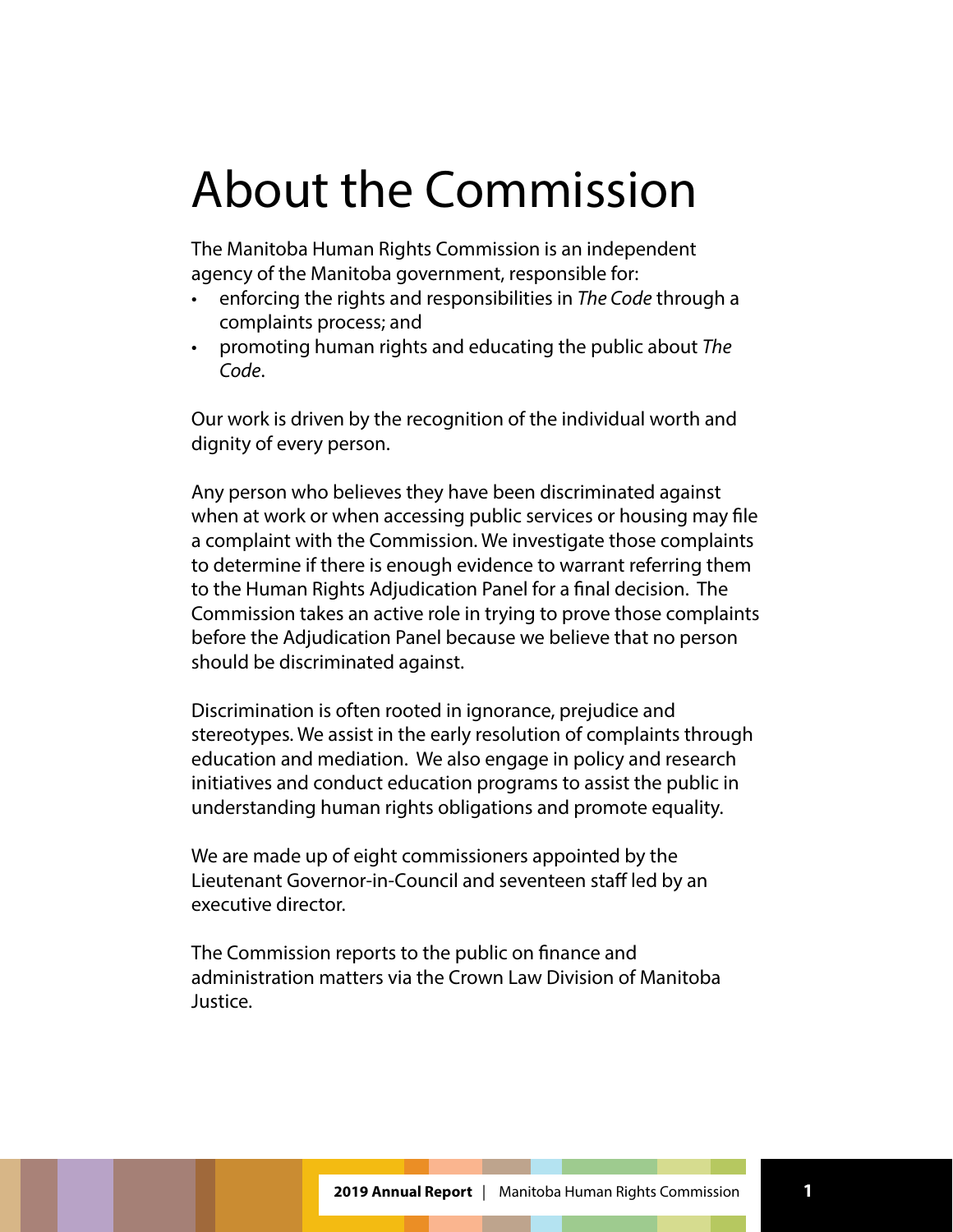

# Message from the Chairperson

Twenty nineteen was a remarkable year for the advancement of human rights in our Province. The Commission was honoured to advance the public's interest in a number of important human rights cases, including the landmark *T.A. v. Government of Manitoba*, which resulted in the implementation of a non-binary gender designation on Manitoba birth certificates.

We continue to focus our resources on making the human rights complaint process more efficient and accessible to the public. We have examined the results of Allan Fineblit's review of the human rights system, commissioned Manitoba Justice, and are committed to implementing any recommendations necessary to ensure the timely and efficient operation of Manitoba's human rights system.

We are also finding new and innovative ways to ensure that Manitobans have access to human rights education. In 2019, we piloted the first delivery of our education sessions by online webinar. We are excited to further devleop our ability to deliver online training and expand the reach of the Commission across our province. As a member of the Canadian Association of Statutory Human Rights Agencies, we continue to expand our national virtual human rights classroom to educate Canadians on important human rights topics, including consumer racial profiling and sexual harassment.

As we move into the next decade, I want to extend my sincerest thanks to my fellow Commissioners and the staff of the Commission for their incredible commitment to advancing human rights and providing excellent public service. I also extend my sincerest thanks to our former Executive Director and Senior Legal Counsel Isha Khan and former Chairperson Brenlee Carrington Trepel, for their leadership and dedication to the work of our agency. We wish them the best in their future endeavors.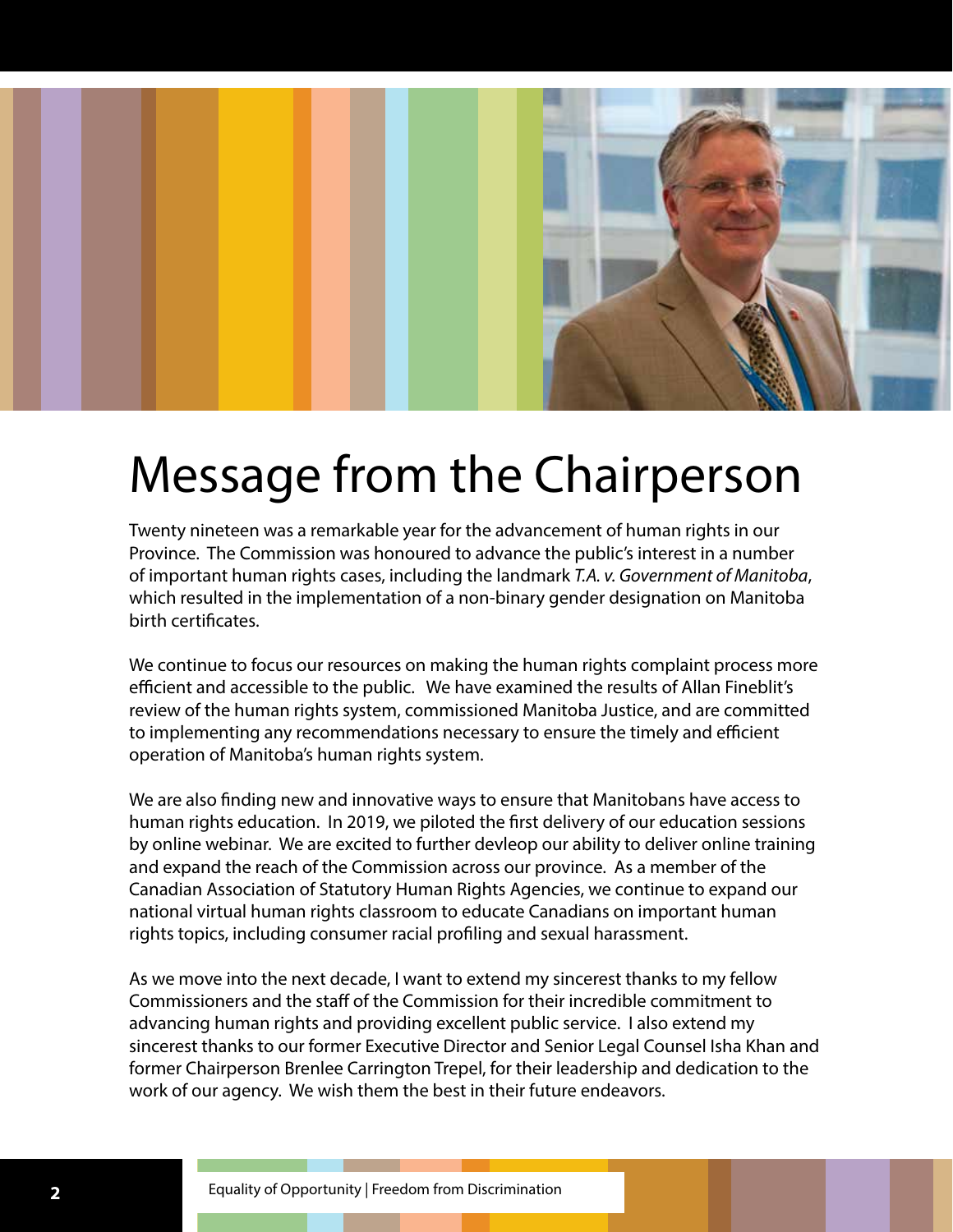# Board of Commissioners

**John Burchill**, Chairperson, is Chief of Staff with the Winnipeg Police Service. He has Bachelor of Arts in Criminal Justice from Athabasca University, a Bachelor of Law from the University of Manitoba and a Master of Laws from Osgoode Hall. He was a police officer for 25 years, six of which were spent as a supervisor of the Hate Crimes Team. Prior to re-joining the Police Service he worked as a Crown Attorney with Manitoba Justice and a Risk Manager with the University of Manitoba.



**Jeannette Acheson** is a Parole Officer with the Correctional Service of Canada and has worked with them in a variety of positions since 1984. She has a B.A. with distinction in Criminology and Psychology from the U of M and is fluently bilingual. She often acts as an expert witness for the Correctional Service of Canada in the area of Dangerous Offenders testifying in Manitoba and Ontario courts. She has

served as the Chair of the Board of Directors for The Laurel Centre, a treatment centre for women who were sexually abused as children, in Winnipeg and continues to serve as a Honourary Board member. She is a Trustee for the Canadian Museum for Human Rights. Currently, Jeannette is the Vice Chair for the Manitoba Police Commission.

**Ian Grant** is former Chief of Police with the City of Brandon - Brandon Police Service. He has a B.A. from Memorial University and a Masters in Rural Development from Brandon University. Ian also holds an Honorary Diploma in Police Studies from Assiniboine Community College. He began his policing career with the RCMP in 1980 and in 1985 joined



the Brandon Police Service. He played a key role in **3**the development of The Missing Persons Act during a secondment with the Province of Manitoba. Ian has been involved with several boards including Sisters in Spirit Walk Organizing Committee and Community Mobilization Westman. Ian is currently serving as a Special Advisor for Public Safety programs at Assiniboine Community College in Brandon.

**Tracy Leipsic** is a speed skating coach with the River Heights Speed Skating Club, coaching all levels of athletes including beginner, Provincial teams, Masters and Special Olympics athletes. She has a

Business Administration diploma from Red River Community College and is a Canadian Accredited Insurance Broker with 17 years of experience in the insurance industry. She is the Vice President, Finance of the Manitoba Speed Skating Association, and has been involved with the 2017 Canada Summer Games, Canadian Sport Centre MB, Revolution Diving Club and Winnipeg Jewish Child & Family Services.



**Mike Reader** is the Director of Capital Management for the Northern Regional Health Authority. He has worked with the NRHA since 2008. Prior to the NRHA he worked with Tolko Kraft Papers and previous owners of The Pas paper mill for 28 years as an Industrial Electrician & 3rd Class Power Engineer. During that time he held various positions within the Union. Executive of the Communications Energy & Paperworkers Union and previous Canadian



Paperworkers Union He is of Métis ancestry and was born and raised in The Pas. Mike enjoys all aspects of northern living and is an avid outdoorsman.

**Loretta Ross** is a lawyer and the Treaty Relations Commissioner of Manitoba. She has an LL.B from Queens' University. She has practiced law for over 20 years dealing with child and family matters, trust and corporate law, land claims and residential school claims and has acted as legal counsel to numerous First Nation governments and organizations. She is a member of the Hollow Water First Nation in Manitoba. Loretta remains active in the community by presiding on various boards.



**Darcy Strutinsky** is a consultant to the public and private sector on respectful workplace, harassment and discrimination issues in unionized work environments. He has a Bachelor of Arts from the University of Manitoba and has worked extensively in the area of human resources and labour relations, primarily in the health care field, holding senior management positions with the Labour



Relations Secretariat, Health Sciences Centre and Seven Oaks Hospital. He serves as a member of the Manitoba Labour Board and the Labour Management Review Committee, and with the Children's Hospital Foundation of Manitoba.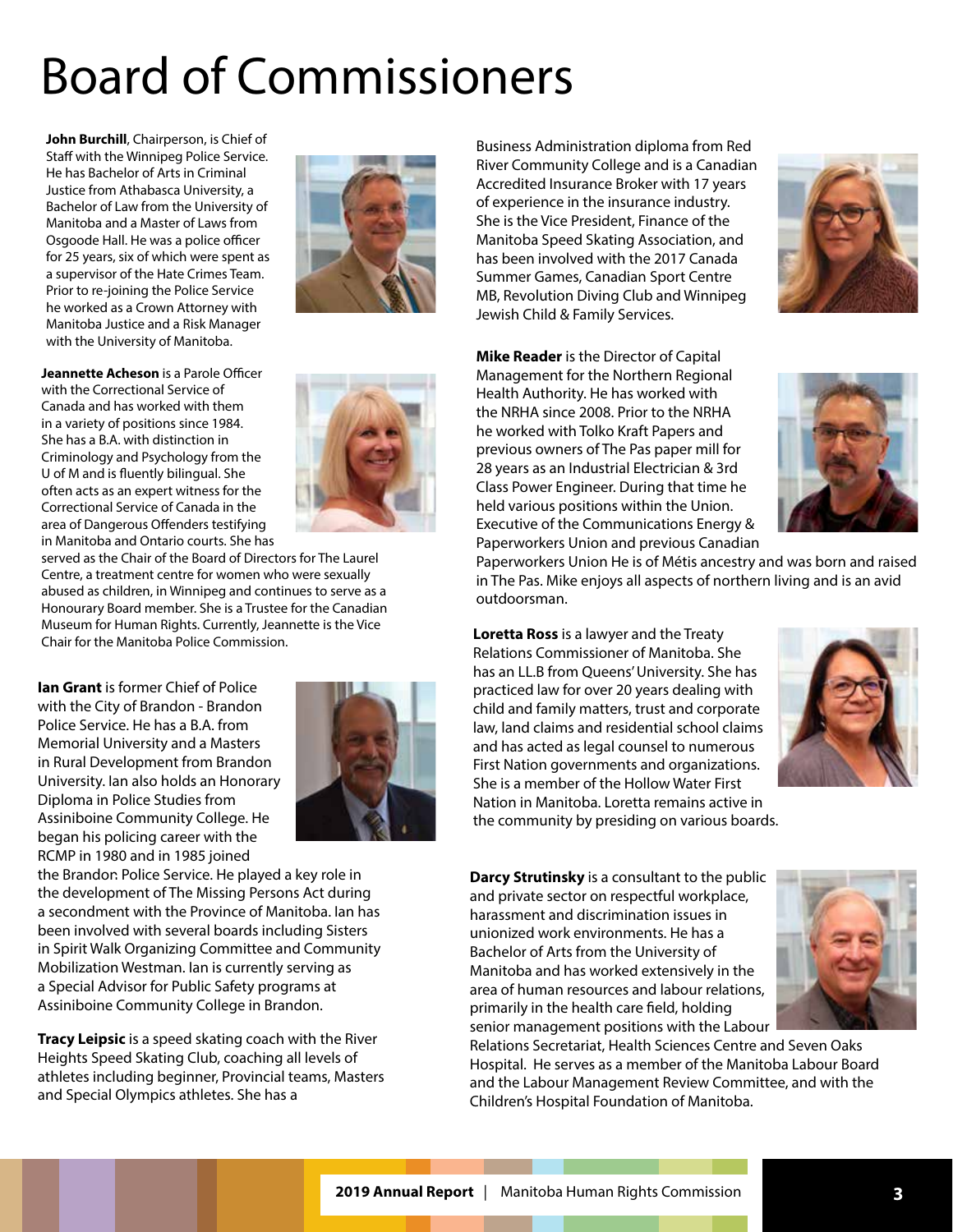

# Greetings from the Executive Director

It is my distinct honour to, on an interim basis, help lead the work of the Commission. Our mandate is vital to ensuring that all Manitobans lead full lives, in dignity and rights. While we know that Manitobans recognize the importance of the rights and obligations provided by *The Code*, the thousands of inquiries we receive each year demonstrate that prejudice and discrimination continue to persist in our province.

While there remains work to be done, our 2019 Annual Report reflects on the many ways Manitobans and the Commission have stepped forward to advance human rights in our province in the past year. We were proud to represent the public's interest in two landmark human rights cases, brought forward by individuals who wanted to ensure that employers were aware of their obligations to terminate homophobic harassment in the workplace, and secure access to birth certificates for non-binary people that reflect their gender identity.

We also remain committed to ensuring that Manitobans have access to high quality human rights education. In 2019, we launched the delivery of our human rights training online, allowing Manitobans access to human rights training no matter where they reside in our province.

In 2019, we continued to prioritize the reduction of wait times in the investigation of human rights complaints. While we are making progress, we know there is much work to be done to ensure our human rights complaint system is timely and responsive to the need of Manitobans.

As we look forward to the next year, the staff of the Commission will continue to advance our strategic priorities: to be a trusted voice on human rights issues that matter to Manitobans, and ensure human rights accountability by efficiently and effectively administering our complaints system.

It is a true privilege to work with colleagues and Commissioners who are driven by the pursuit of equality. As we reflect on the work of our Commission in 2019, I want to extend my sincerest gratitude to each member of our staff for their ability to listen, to educate and to ensure that Manitobans can rely on a fair and robust complaint mechanism.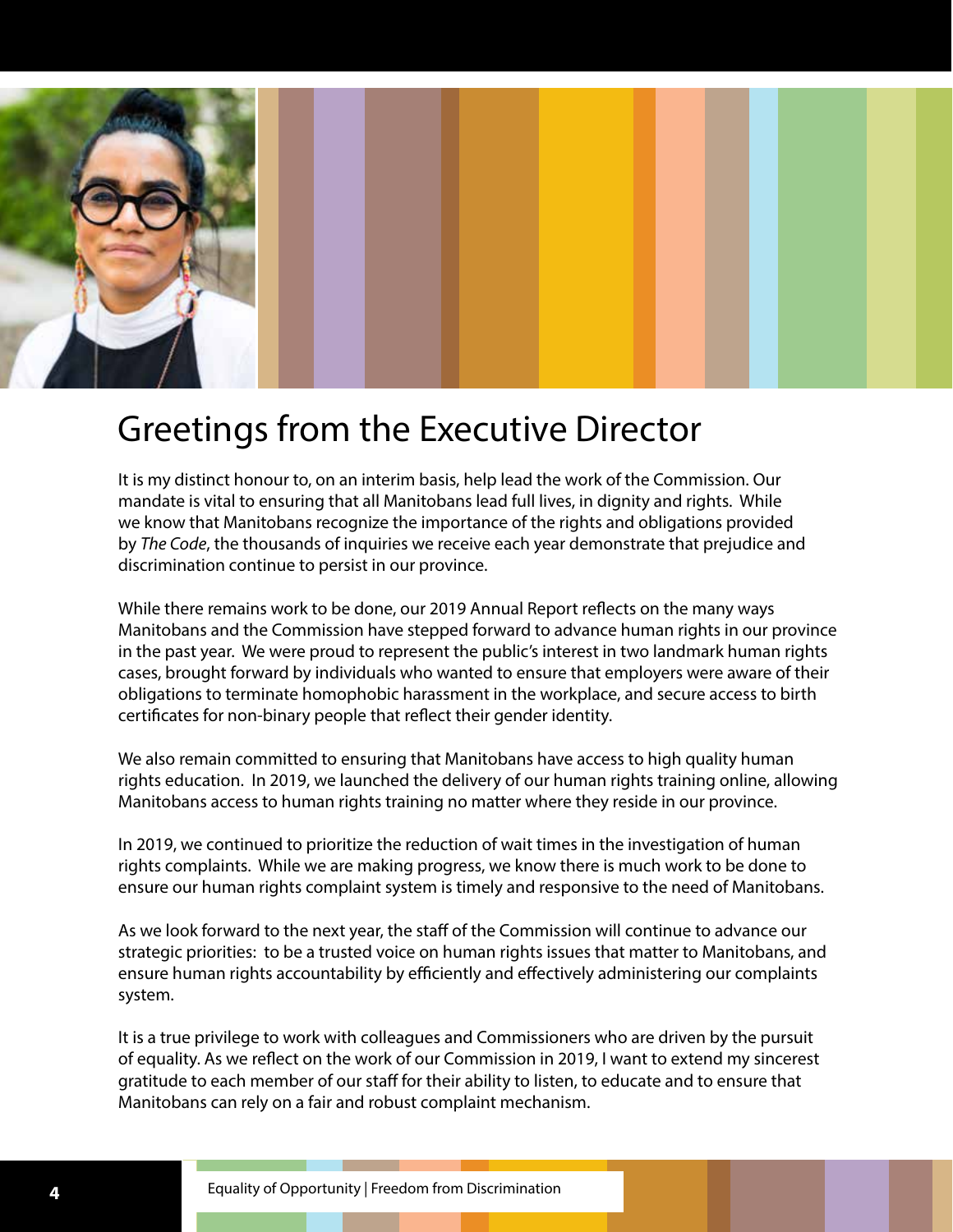

*Chart reflects staffing as of December 31, 2019 \*Term position \*\*On leave*

Acknowledgments: Sincerest thanks to Isha Khan and Tom Ponech for your contributions to the work of MHRC.

![](_page_10_Picture_3.jpeg)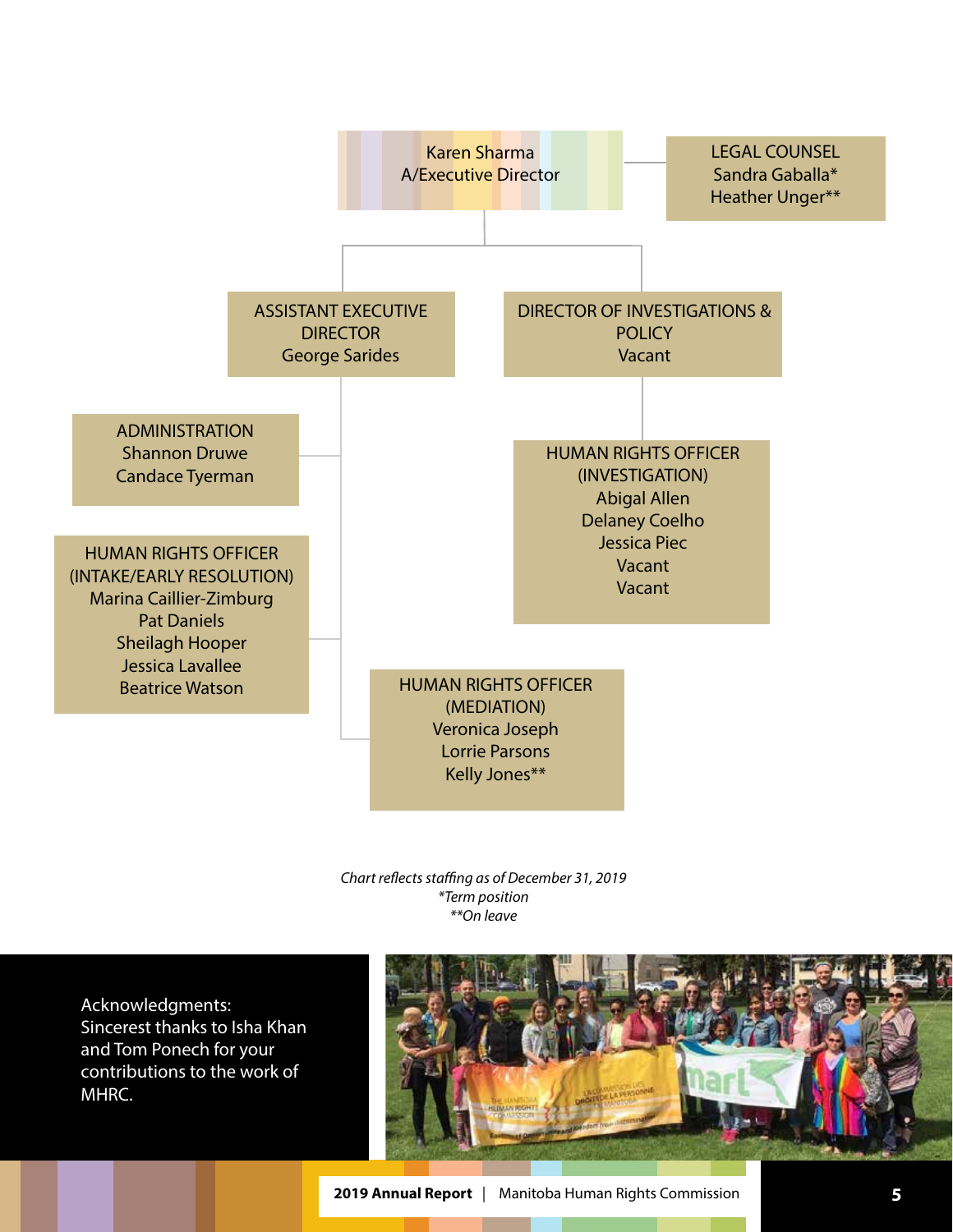# Advancing Rights for All Manitobans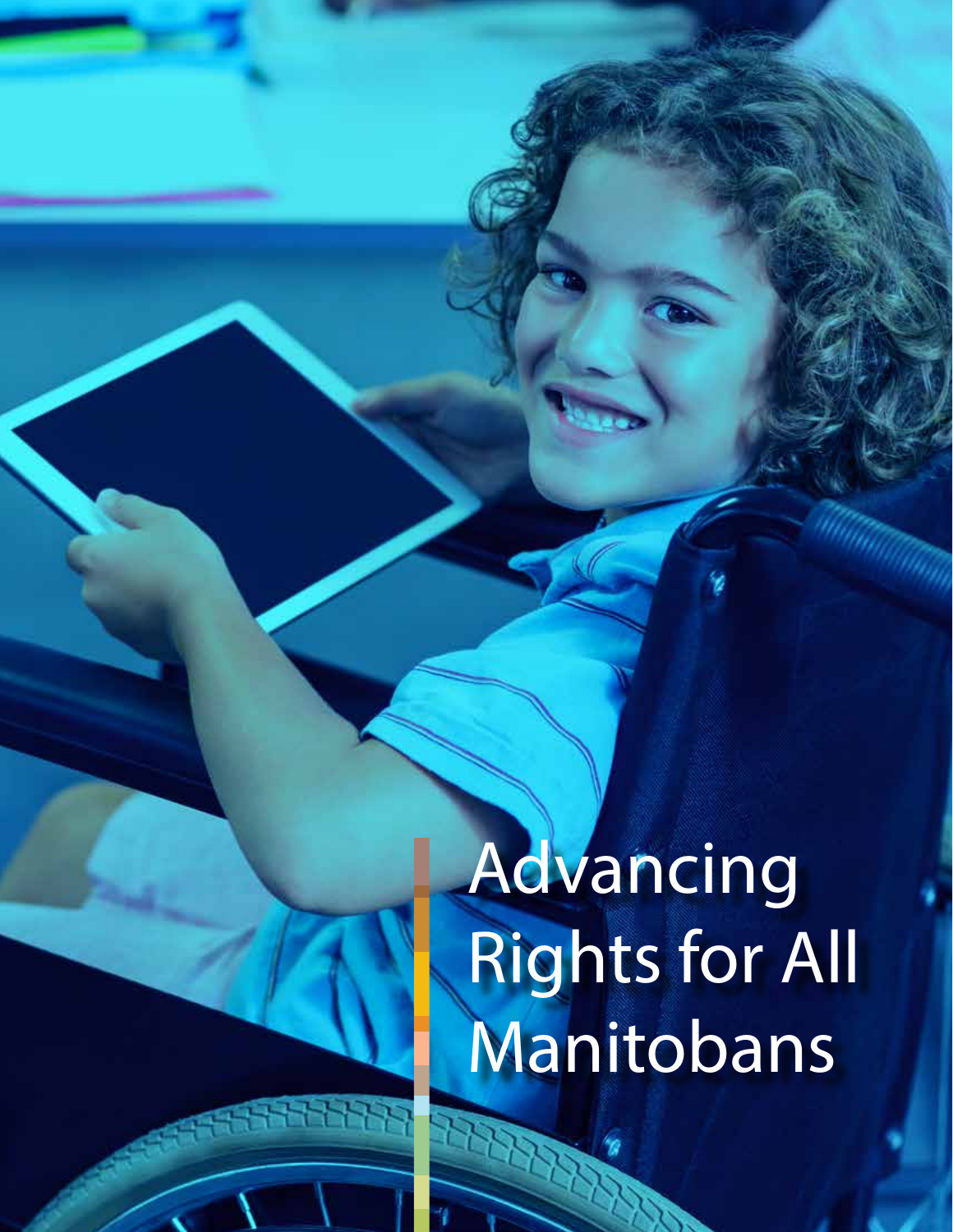# Year in Review

#### **Your Primary Resource on Human Rights**

In 2019, we advanced our strategic objective of being the province's primary resource on human rights. We provided 3,947 members of the public with information on human rights and conducted human rights training for 1,600 individuals. We provided customized training to over 17 organizations in Manitoba and presented to 13 university, college and high school classes. We also expanded the reach of our educational programming by piloting the delivery of online training.

*"The Commission shall promote the principle that all members of the human family are free and equal in dignity and rights and entitled to be treated on the basis of their personal merits."*

*– The Human Rights Code*

#### **Improving Client Service**

We continued to focus on improving client service by reducing the length of time parties wait for an investigation of their human rights complaint. In 2019, we participated in the Department of Justice's review of the Commission and Manitoba Human Rights Adjudication Panel and are prepared to implement recommendation to improve the timeliness and efficiency of our human rights complaint process.

#### **Championing Rights**

The Commission represented the public's interest in seven hearings before Manitoba's Human Rights Adjudication Panel. The hearings dealt with issues ranging from the accommodation of disabilities in the workplace, the rights of employees to be free from homophobic harassment in their workplace, the right of First Nations peoples to equitable access to health care and social services while residing in their communities, and the right of non-binary people to birth certificates that reflect their gender identity. Our lawyers presented evidence in these hearings to prove the complaints and enable the adjudicator to award a remedy that addresses the discrimination experienced by the complainants and prevents discrimination from occurring in future hearings to prove the complaints and enable the adjudicator to award a remedy that addresses the discrimination experienced by the complainants and prevents discrimination from occurring in future.

#### **Inspiring Equality**

Along with our partners, the Canadian Human Rights Commission and the Manitoba Association of Rights and Liberties, we held the 19th annual Manitoba Human Rights Awards event, to mark International Human Rights Day and honour Manitobans who work tirelessly to protect and advance human rights in our community. This year we recognized the achievements of Taja Lonstrup, Oyindamola Alaka and Sacha Paul.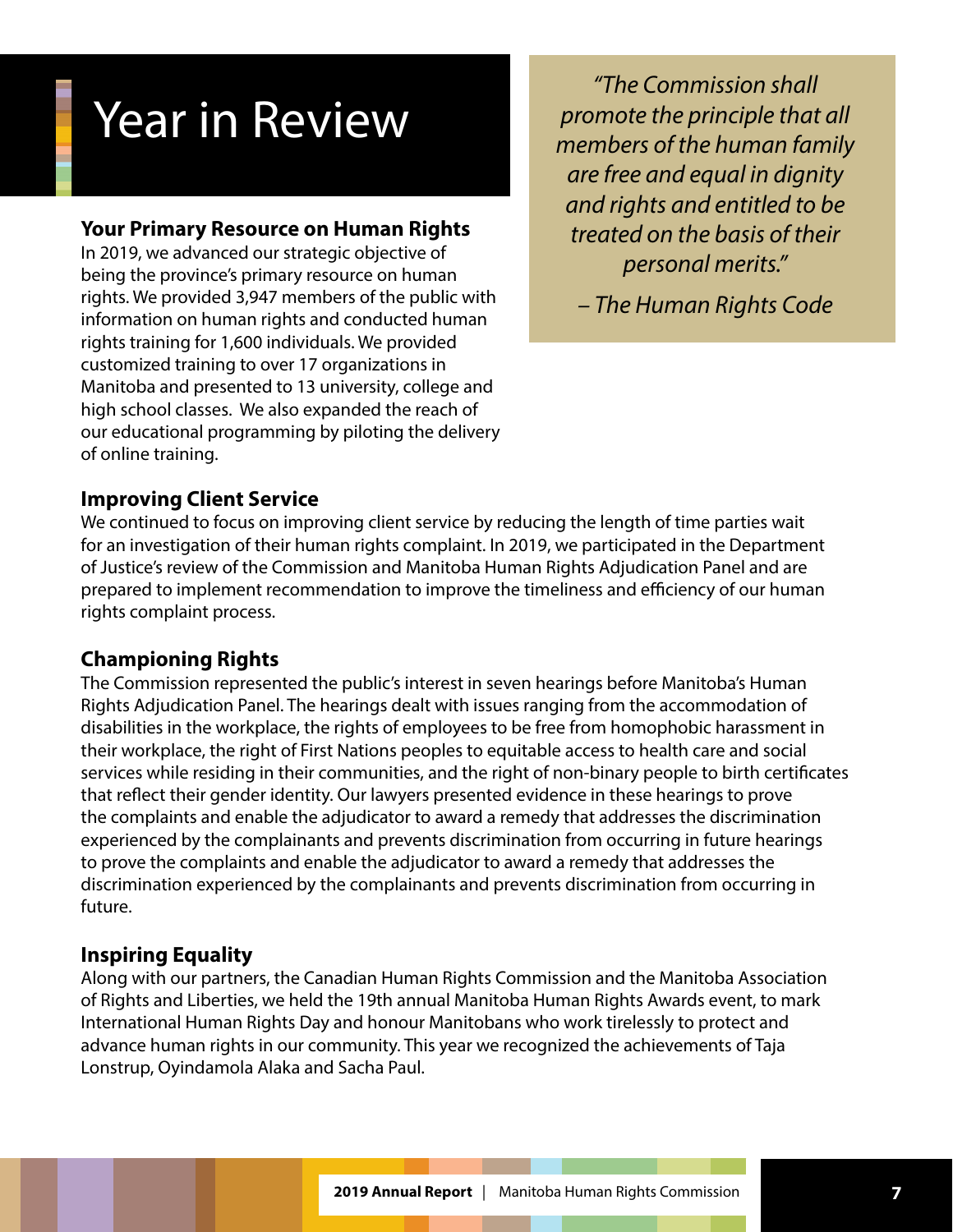# L'année en revue

#### **Votre ressource principale en matière de droits de la personne**

En 2019, nous avons progressé dans notre objectif stratégique de devenir la ressource principale de la province en matière de droits de la personne. Nous avons fourni de l'information sur les droits de la personne à 3 947 membres du public et donné de la formation sur les droits de la personne à 1600 personnes. Nous avons offert une formation sur mesure à plus

*"La Commission doit défendre le principe selon lequel les membres de la famille humaine sont libres et égaux en dignité et en droit et doivent être traités en fonction de leurs mérites individuels." – Code des droits de la personne*

de 17 organismes au Manitoba et présenté des séminaires devant 13 classes dans des collèges, des universités et des écoles secondaires. Nous avons également étendu la portée de notre programme d'éducation en lançant un projet pilote de formation en ligne.

#### **Améliorer le service à la clientèle**

Nous avons continué de mettre l'accent sur l'amélioration du service à la clientèle en réduisant le temps d'attente des parties avant la tenue d'une enquête sur leur plainte relative aux droits de la personne. En 2019, nous avons participé à l'examen, par le ministère de la Justice, du Tribunal d'arbitrage des droits de la personne et nous sommes prêts à adopter les recommandations visant à améliorer la rapidité et l'efficience de notre processus de traitement des plaintes relatives aux droits de la personne.

#### **Défendre les droits**

La Commission a représenté l'intérêt public dans sept audiences du Tribunal d'arbitrage des droits de la personne. Ces audiences portaient sur des questions comme les mesures d'accommodement relatives à des incapacités en milieu de travail, les droits des employés à ne pas faire l'objet de harcèlement homophobe dans leur lieu de travail, le droit des peuples des Premières nations à un accès équitable aux soins de santé et aux services sociaux dans leurs communautés, et le droit des personnes non binaires à avoir des certificats de naissance conformes à leur identité de genre. Lors de ces audiences, nos avocats ont présenté des éléments de preuve afin de corroborer les plaintes et de permettre à l'arbitre d'octroyer une réparation qui tient compte de la discrimination subie par les plaignants tout en évitant que ce type de discrimination se répète à l'avenir.

#### **Favoriser l'égalité**

En collaboration avec nos partenaires, la Commission des droits de la personne du Manitoba et l'Association manitobaine des droits et liberté ont tenu la 19e remise annuelle des prix des droits de la personne, qui souligne la Journée internationale des droits de la personne en rendant hommage à des Manitobains qui travaillent d'arrache pied pour protéger et promouvoir les droits de la personne dans notre collectivité. Cette année, nous avons reconnu les réalisations de Taja Lonstrup, Oyindamola Alaka et Sacha Paul.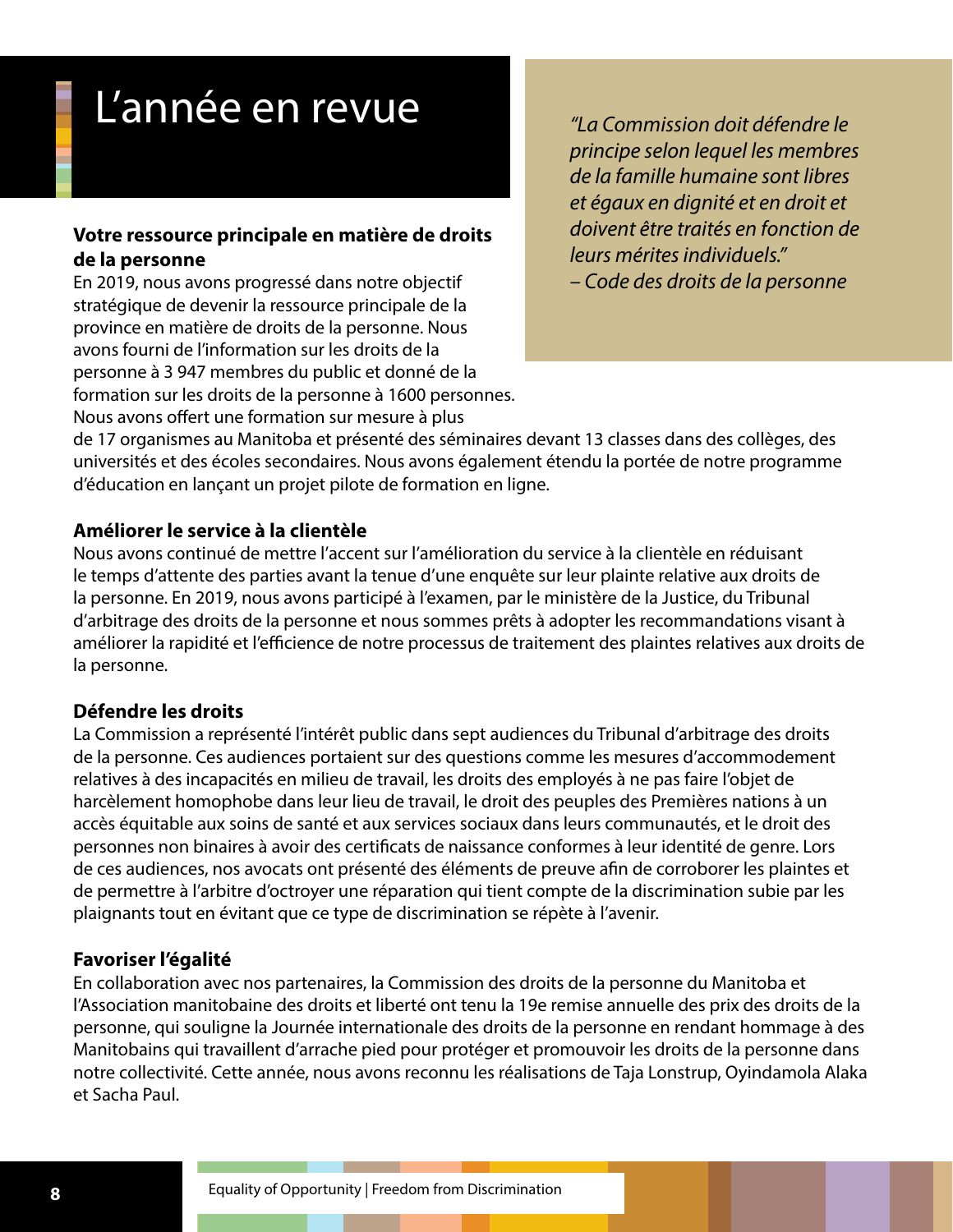# Complaints by the Numbers

The Commission is responsible for investigating allegations of discrimination in Manitoba and for deciding if the person's complaint should be dismissed or referred to a public hearing before a member of the Human Rights Adjudication Panel.

Intake officers respond to a range of inquiries from the public. We will discuss the situation and if it appears that the person is concerned about discriminatory behaviour or treatment, we provide them with general information about their rights and our complaint process. We may assist at this early stage in trying to resolve the concern through pre-complaint mediation. If there is no resolution of the concern, we gather information and evidence to draft a formal complaint under *The Code.*

*Any person may file a complaint alleging that another person has contravened The Code.*

### Public Inquiries in 2019

# **3,947 526**

people contacted us for information (by phone, email and in-person)

people were referred to other agencies for assistance

#### **901**

believed they were discriminated against

# **416**

complaint files were opened

#### formal complaints were **281**

registered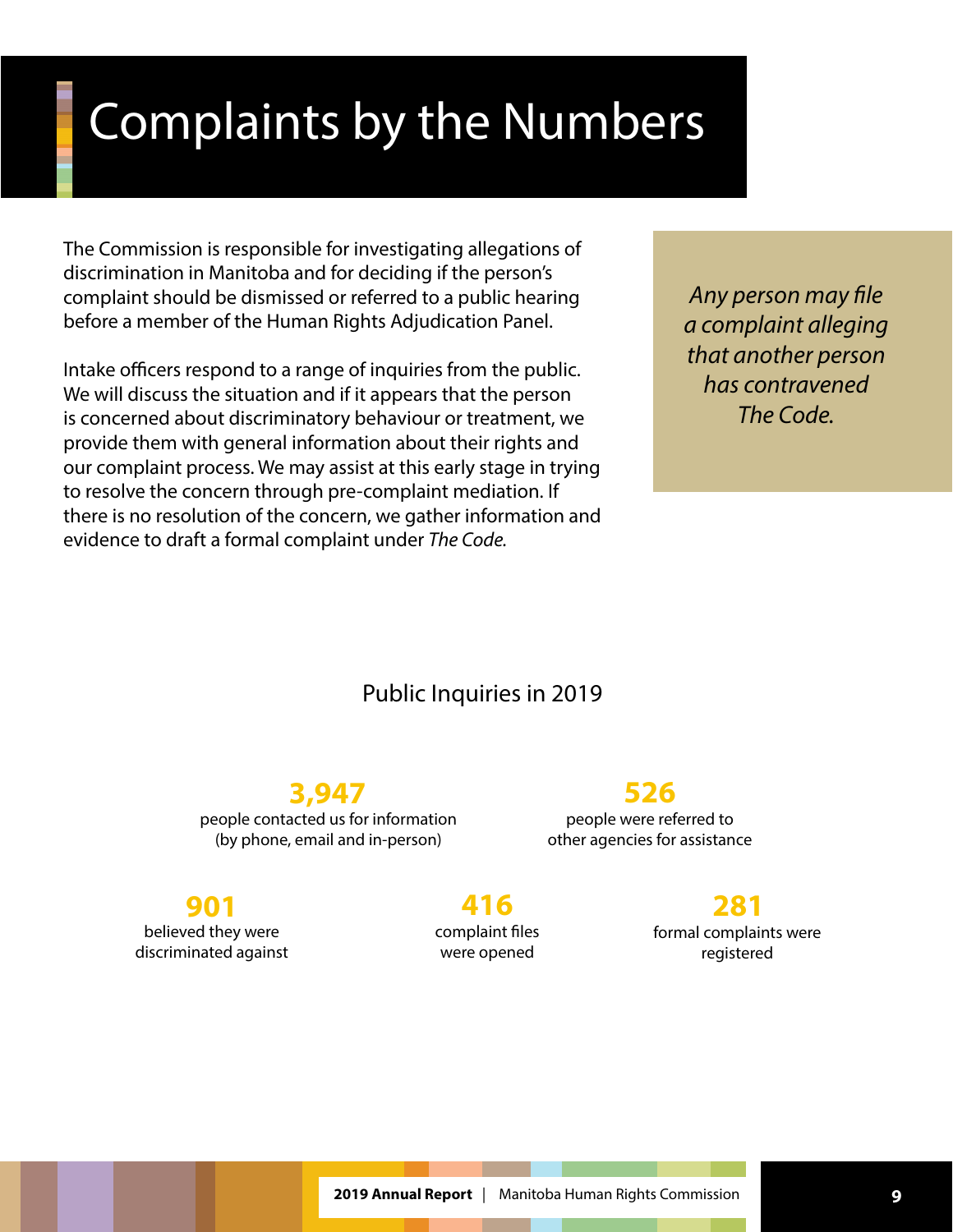#### New Complaints Registered in 2019

Any person may file a complaint under *The Human Rights Code,* alleging they have experienced discrimination. *The Code* requires that the alleged discriminatory act occurred in the last year before the complaint is registered. In some cases, this time limit can be extended. The complaint must be registered by the Executive Director.

![](_page_15_Figure_2.jpeg)

![](_page_15_Figure_3.jpeg)

**COMPLAINTS BY SECTOR**

Of the complaints filed on the basis of disability, 58% were on the basis of a physical disability and 42% were on the basis of a mental health related disability.

![](_page_15_Figure_6.jpeg)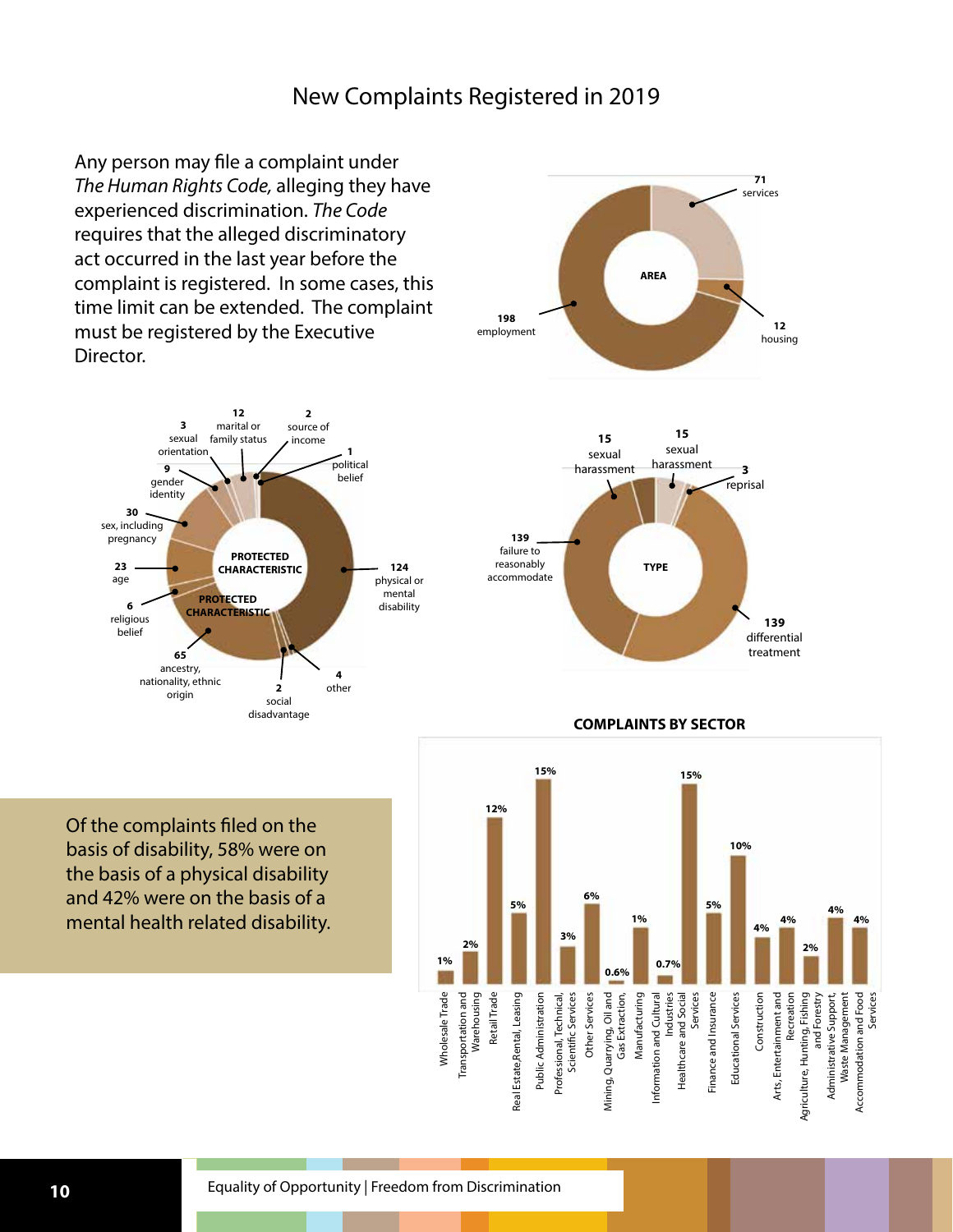#### Investigations in 2019

The Commission will serve the registered complaint on the respondent and will assist the parties to resolve the complaint through mediation. If there is no resolution of the complaint we will ask the respondent to provide a written response or reply to the allegation of discrimination.

The investigation team will obtain documents and conduct interviews of the parties to determine if *The Code* has been contravened as alleged in the complaint. The investigator will prepare a report that summarizes all of the evidence relevant to the complaint. The investigator will make a recommendation to dismiss the complaint or to refer it to the adjudication panel for a public hearing, based on whether there is sufficient evidence to substantiate the complaint. The parties have an opportunity to submit a written response to the investigation report before the Board makes the decision.

In accordance with the Manitoba Court of Appeal's decision in *Northern Regional Health Authority v. Manitoba Human Rights Commission*, the Commission continues to work to ensure that we are investigating complaints that are within our jurisdiction to do so. This allows the Commission to ensure that a complaint has not already been determined by another administrative tribunal or is not being considered in another process, including through a union grievance process. Making these decisions early ensures that a person is not having to navigate multiple legal processes at once, and allows them to get a resolution to their concern more quickly.

![](_page_16_Figure_4.jpeg)

**140**

complaints were investigated

# **131**

complaints were dismissed

complaints were substantiated **9**

### **40%**

of the complaints dismissed required limited investigation in 2019

# **33**

complaints where the Board of Commissioners declined jurisdiction to investigate because the issues had been settled or pursued in another legal forum in 2019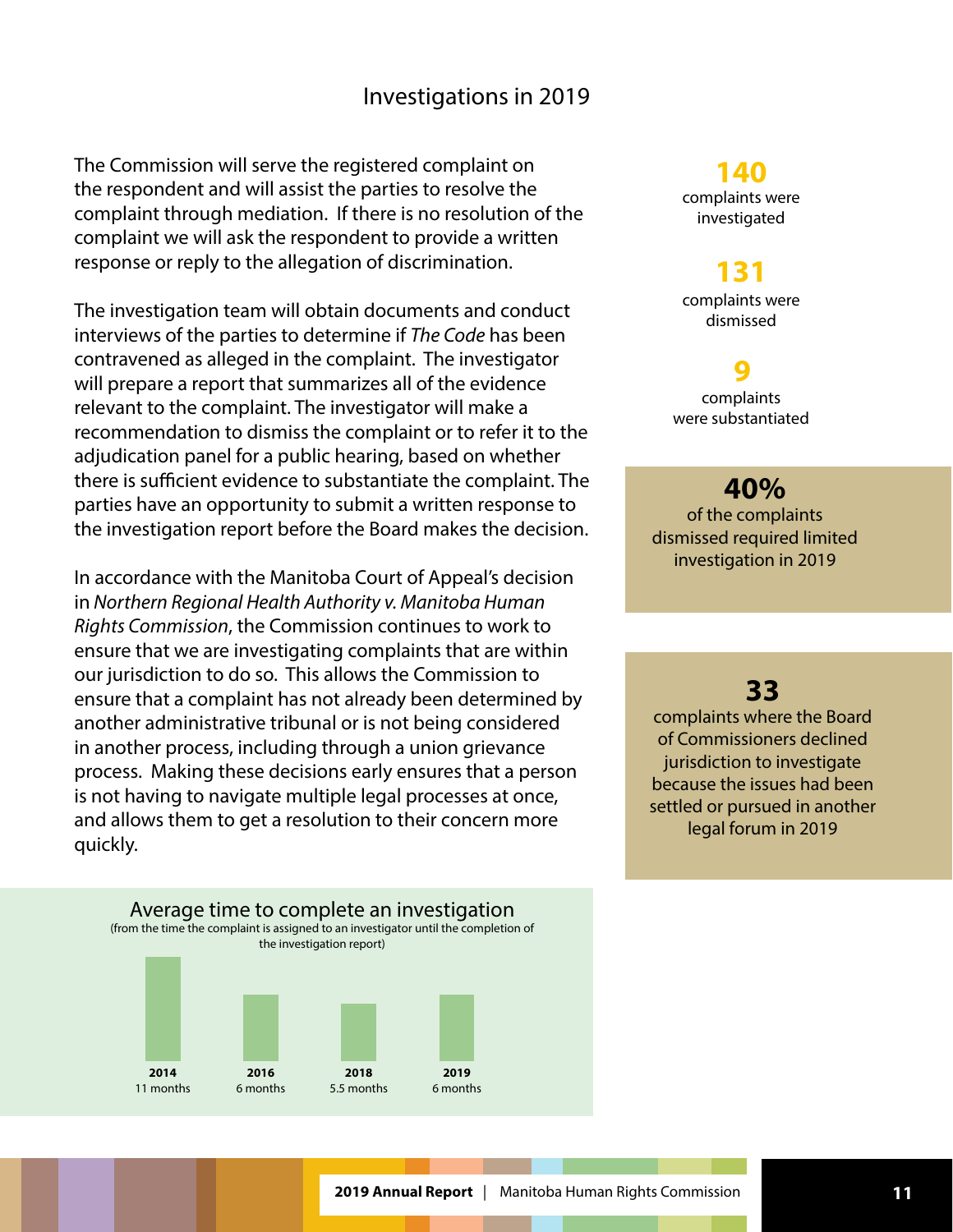### Complaints Substantiated in 2019

![](_page_17_Figure_1.jpeg)

Note: some complaints were filed on the basis of multiple protected characteristics and alleged multiple types of discrimination.

#### Decisions Issued by the Manitoba Human Rights Adjudication Panel in 2019

- *• A.B. v. Jazco Management March 2019*
- *• Mousseau v. Southern Health / Sante Sud March 2019*
- *• Qumsieh v. Brandon School Division May 2019*
- *• K.F. v. City of Winnipeg Winnipeg Police Services - May 2019*
- *• Nash v. Natividad and WRHA May 2019*
- *• Hampton, Sylvester v. Government of Manitoba and WRHA - June 2019*
- *• A.B. v. University of Manitoba August 2019*
- *• Mousseau v. Southern Health / Sante Sud 2 - August 2019*
- *• T.M. v. Government of Manitoba Manitoba Justice - August 2019*
- *• TM v. Government of Manitoba Manitoba Justice - September 2019*
- *• Pollock et al. v. Human rights Commission (Manitoba) et al., 2019 MBCA 110 - October 2019*
- *• Winnipeg Folk Festival v. Koshinsky November 2019*
- *• T.A. v. Government of Manitoba Vital Statistics Agency - November 2019*
- *• TM v. Government of Manitoba Manitoba Justice - December 2019*

## Hearings in 2019

If the complaint is not resolved, the Commission will request that a member of the Human Rights Adjudication Panel is appointed to make a final decision following a public hearing. Our lawyers represent the public's interest in eliminating discrimination in that process. The Commission will present evidence to the Adjudication Panel to prove the complaint and enable the adjudicator to award a remedy. The purpose of the remedy is to put the complainant in the position they would have been in if the discrimination did not happen. The remedy is also meant to stop the discrimination and ensure the respondent does not commit the same or similar discrimination in future.

# **4**

complaints that were found substantiated and not resolved in mediation were referred to the Adjudication Panel

**7** public hearings held under *The Code* in 2019

# **14**

decisions issued by the Adjudicational Panel in 2019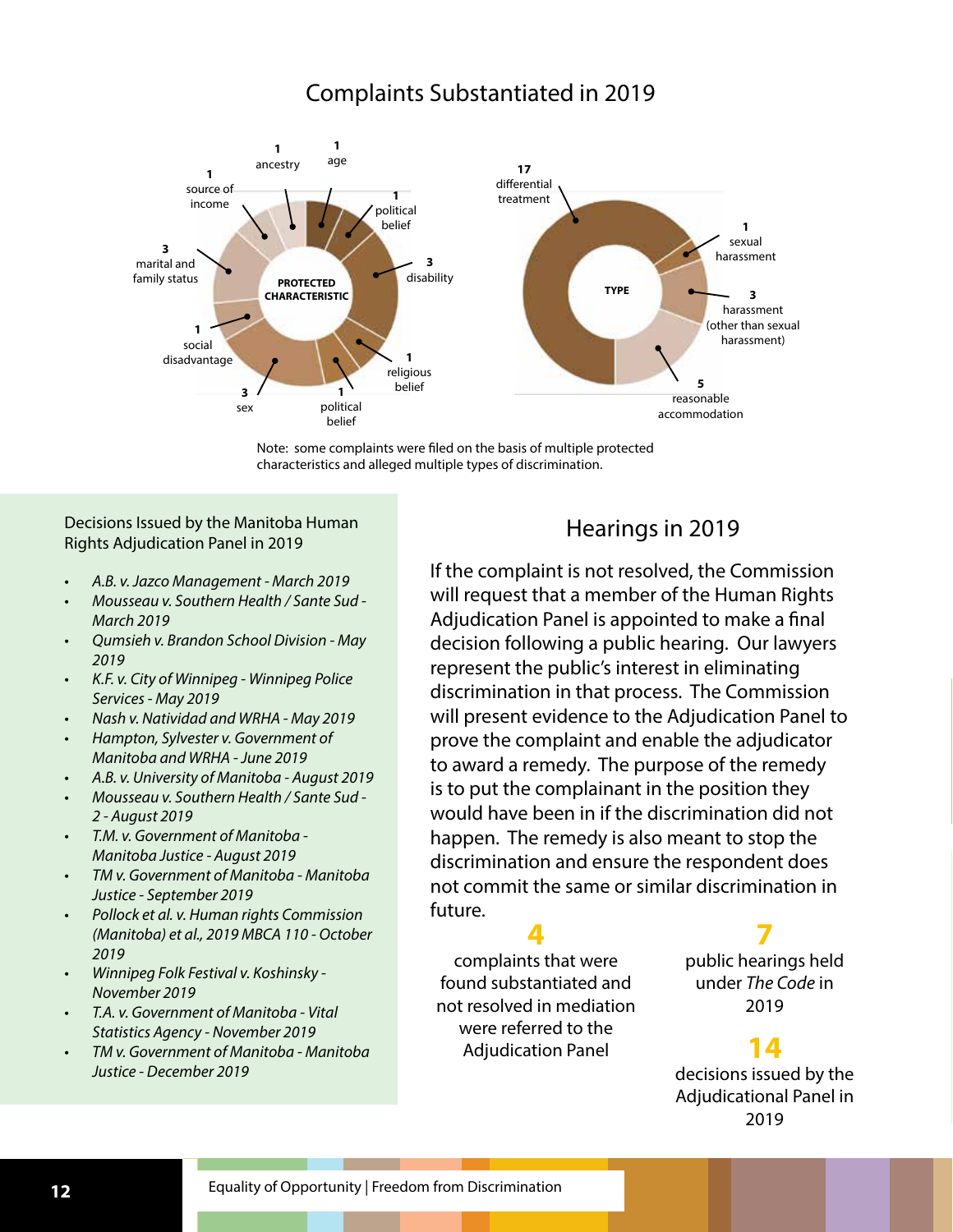#### Mediations in 2019

Mediators assist the parties to find creative solutions that secure the public's confidence that discrimination will not occur in the future, and that compensate for injury to the complainant's dignity and for any financial loss.

Commission staff will work with parties to resolve human rights concerns, without requiring the registration of a formal complaint. If the registration of the formal complaint proceeds, the Commission may offer parties an opportunity to resolve the complaint in mediation prior to the investigation of the complaint.

If the complaint does not resolve in mediation, it will be investigated. Where the Board of Commissioners finds that the complaint is substantiated, the Commission will offer the parties a final opportunity to resolve the complaint in board-directed mediation.

### **20**

issues of discrimination were resolved prior to the registration of a formal complaint in 2019

*In 2019, a human rights officer assisted parties to resolve a human rights concern without the need to register a formal complaint. The concern related an accessibility issue in a new fitness facility. The fitness facility agreed to change their built-in environment to address the access issue for the customer and other individuals with disabilities.*

## **36%**

of complaint files opened were resolved through mediation prior to an investigation or were not pursued in 2019

*In 2019, a mediator assisted the parties to a complaint resolve their concerns prior to the investigation of the complaint. The complaint alleged that a customer who relies upon a mobility aid was discriminated against by staff of a store. According to her complaint, a customer service clerk pushed her while she was in her mobility device and lifted her device so that she could pass past her. When the customer contacted the store to complain, she did not receive a response. The store apologized to the customer, agreed to compensate her for the injury to her dignity and committed to providing training on Standards for Accessible Customer Service for all of its employees in Manitoba.*

## **19**

complaints that were referred to adjudication were resolved or settled prior to the hearing in 2019

*A complaint alleging that an employer discriminated against an employee when it failed to accommodate her disability related needs and failed to implement fire evacuation protocols that considered the needs of persons with disabilities, was referred by the Board of Commissioners to a public hearing, with one final opportunity to resolve in mediation. A Mediator was able to help the parties resolve the complaint. The employer agreed to participate in human rights training, issued an apology and provided compensation for the injury to the Complainant's dignity.*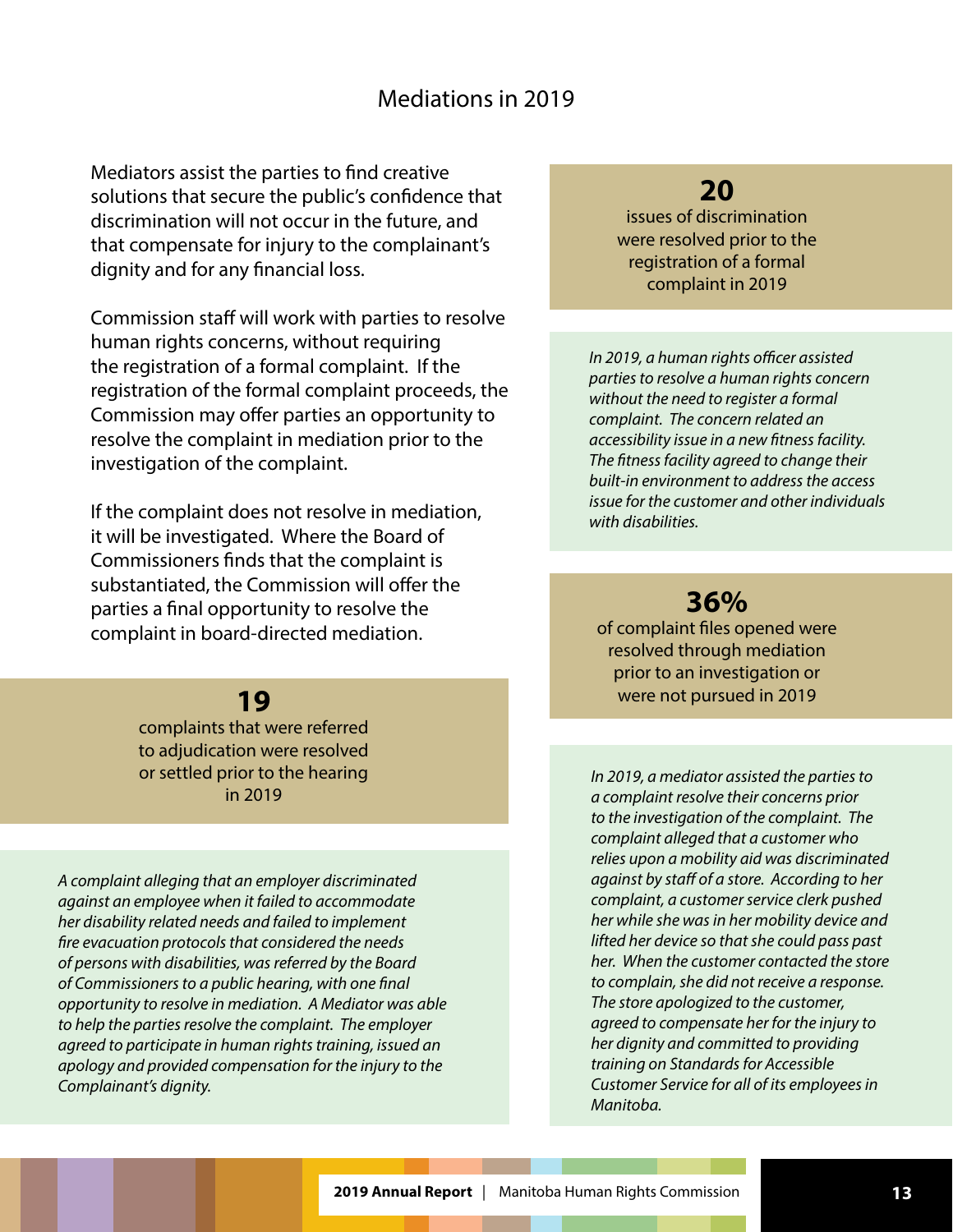# **Inspiring Equality**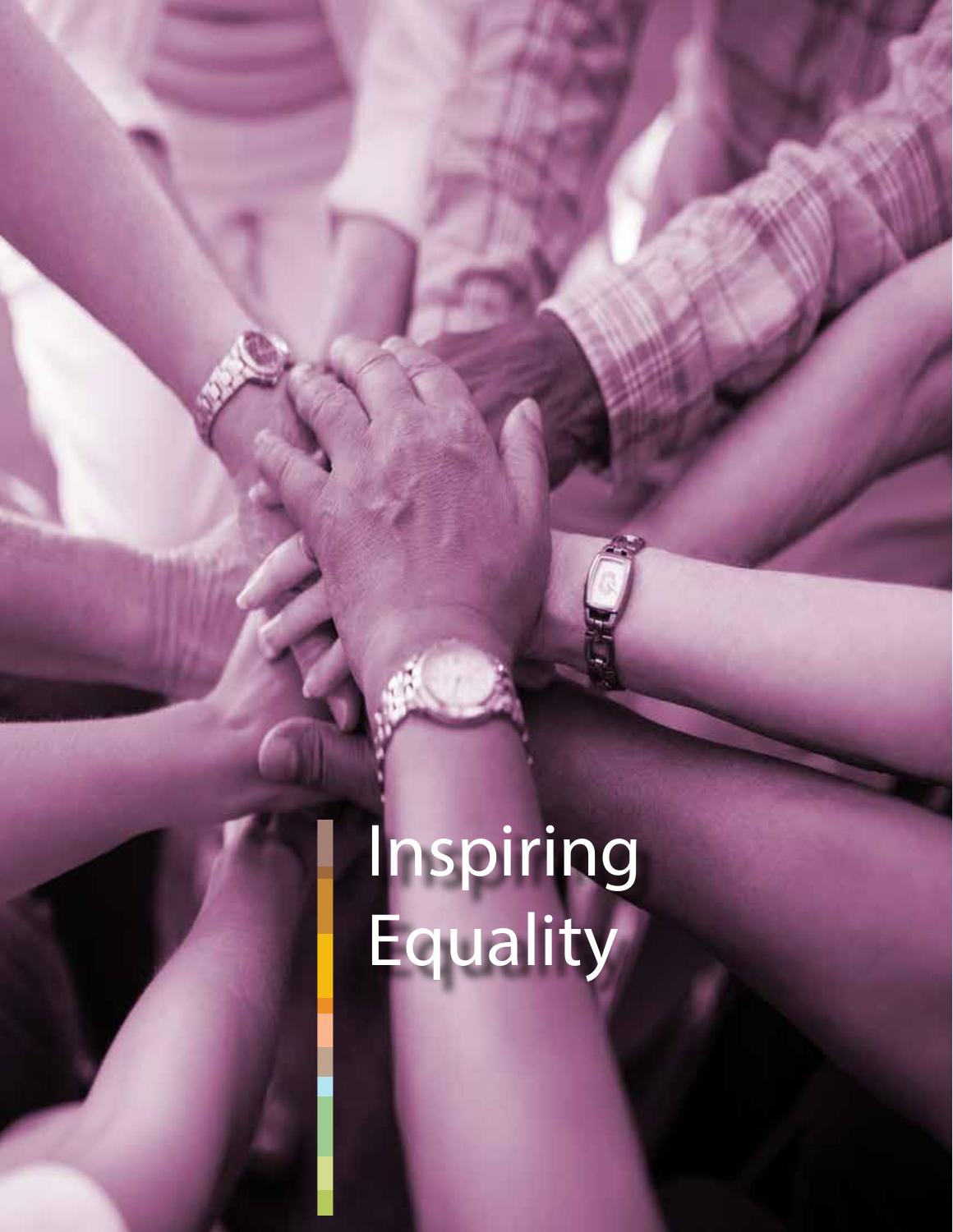# Inspiring Equality, Promoting Change

*"Much discrimination is rooted in ignorance and education is essential to its eradication."* 

*– The Human Rights Code*

## Public education in 2019

## **1,600**

people attended the Commission's human rights education in 2019

# **526**

people were referred to other agencies for assistance

# **200**

students were educated on human rights

### **300**

staff of landlords, property managers and other housing providers were trained about how to identify and address human rights issues in the context of housing responsibilities in *The Code*

# **17**

organizations received customized human rights training

In 2019, we continued providing targeted education to the public on pressing human rights issues, specific to particular industries and professional settings. In particular, we focused on developing the capacity of educators to respond to human rights issues. We presented to the Canadian Association of Communicators in Education and the University of Manitoba's Faculty of Community Health Sciences on the importance of integrating human rights concepts into curriculum development and delivery.

*"It is important that human rights educational programs assist Manitobans to understand all their fundamental rights and freedoms, as well as their corresponding duties and responsibilities to others."* Preamble, The Human Rights Code

*"Thank you so much for coming to speak to our organization. I really appreciate you taking the time to help us better understand reasonable accommodation and the characteristics protected under The Human Rights Code. I'm sure that the energy and time you've invested in us will pay great dividends going forward." Public Service Leader*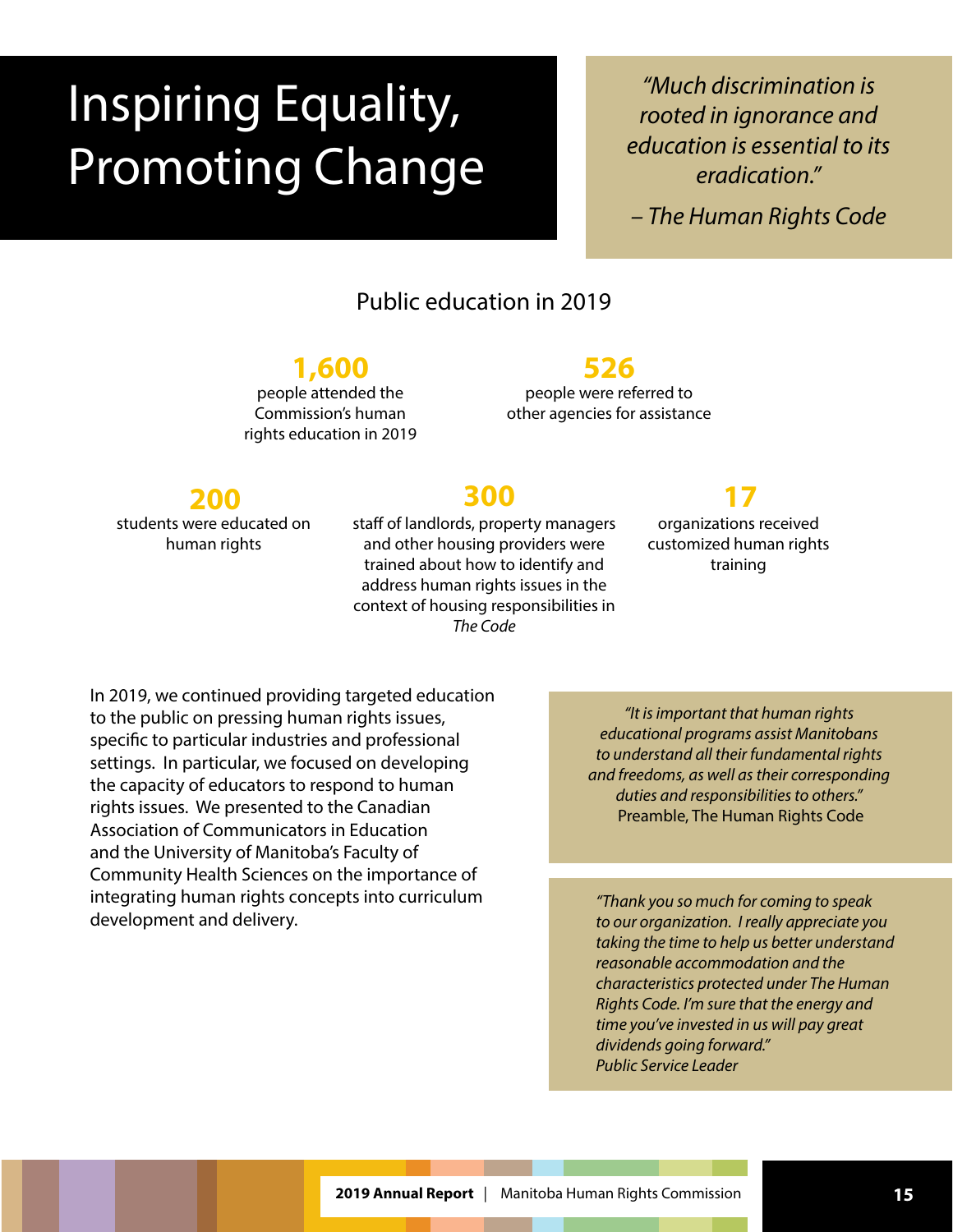![](_page_21_Picture_0.jpeg)

We continue to respond to requests from professional associations and industry groups to provide customized human rights training in response to their specific needs at their meetings and conferences. Thank you to the following organizations for asking the Commission to deliver customized training at your events:

- AGI Westeel
- City of Winnipeg Human Rights Committee of Council
- Community Legal Education Association
- Edge Skills Centre
- Entry Program
- Manitoba Families
- Manitoba Hindu Senior Society
- Occupational Health Centre
- Parks Canada
- Pulford Community Living Services
- Resource Assistance for Youth
- Simpkin Centre
- St. John's Ravenscourt
- Success Skills Centre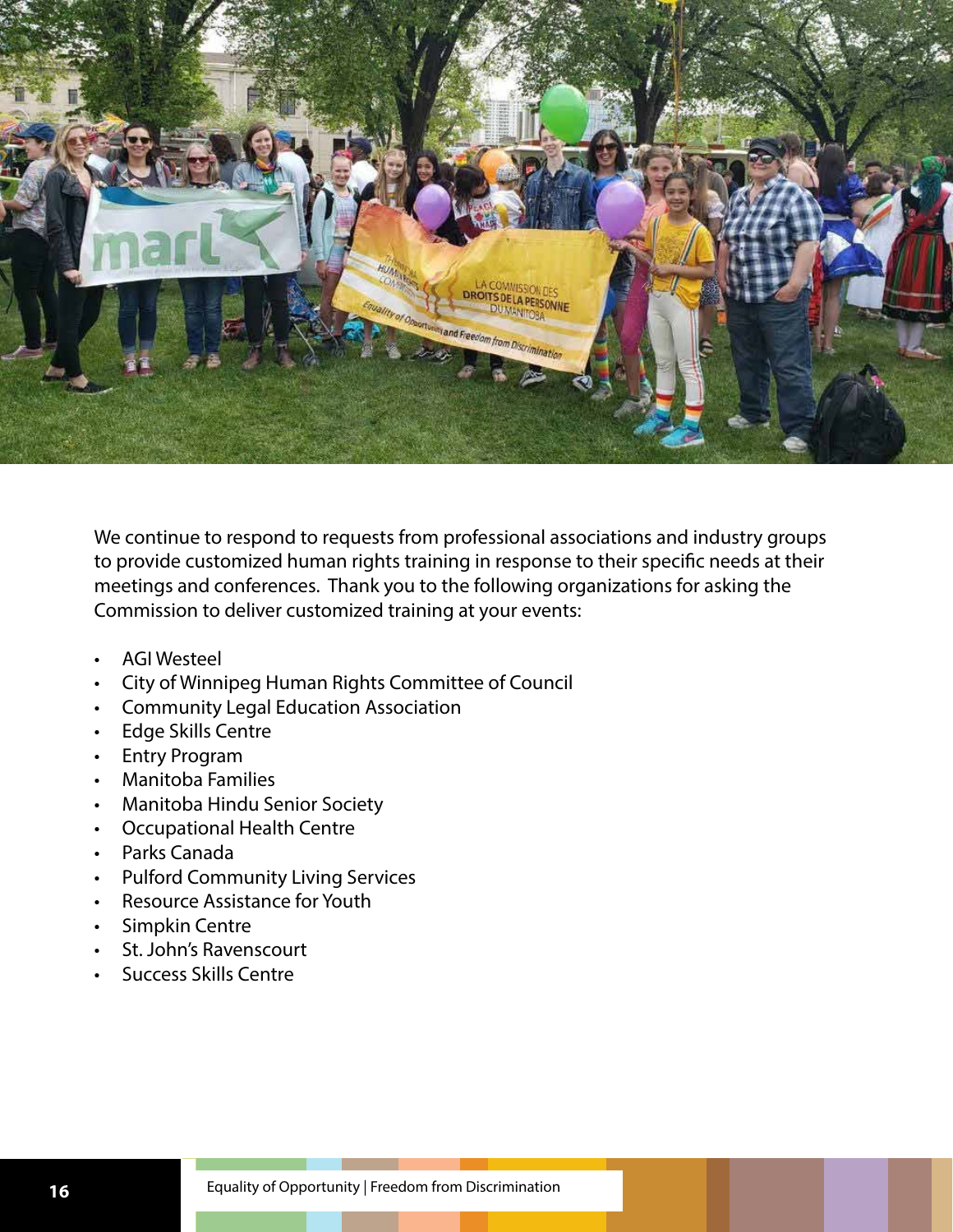## 19th Annual Manitoba Human Rights Awards

Since 1989, the Commission has held an event to celebrate international Human Rights Day on December 10. Together with our partners, the Canadian Human Rights Commission and the Manitoba Association of Rights and Liberties, we hosted the 19th annual Manitoba Human Rights Awards. The event is an important opportunity to bring together rights advocates in our community who work tirelessly and often silently to advance equality and challenge the discrimination faced by members of their communities. Every year, the stories of the award recipients inspire us to continue our work and find new and innovative ways to bring about change.

![](_page_22_Picture_2.jpeg)

![](_page_22_Picture_3.jpeg)

As in previous years, the organizing committee put a call out to Manitoba artists to design a unique piece to be awarded as the Human Rights Commitment Award. This year, Winnipeg artist ldiko Nova's artwork "One Community" was selected by the award committee. The work focuses on what we all share, namely a need for belonging and celebration.

In 2019, the Manitoba Human Rights Commitment award was presented to Taja Lonstrup. Taja is a resident of Brandon Manitoba and mother to two children who have disabilities. Taja has worked tirelessly to promote the rights of her children and the rights of caregivers of people with disabilities. In her award nomination, Inclusion Westman states, "[her] efforts to raise awareness, lobby decision makers such as local MLAs, and to pressure local service providers has been very effective

![](_page_22_Picture_6.jpeg)

in making gaps in service evident. She is interested in empowering families to speak out for the supports and services they need in order to participate fully as a family, and to be contributing members of their community." In addition to Taja, the awards committee recognized Shameless Circle, a volunteer-led healing circle for women aimed to end stigma around shaming women for standing up for themselves and their children. Shameless provides a safe space for all women who experience isolation and are seeking a sense of community.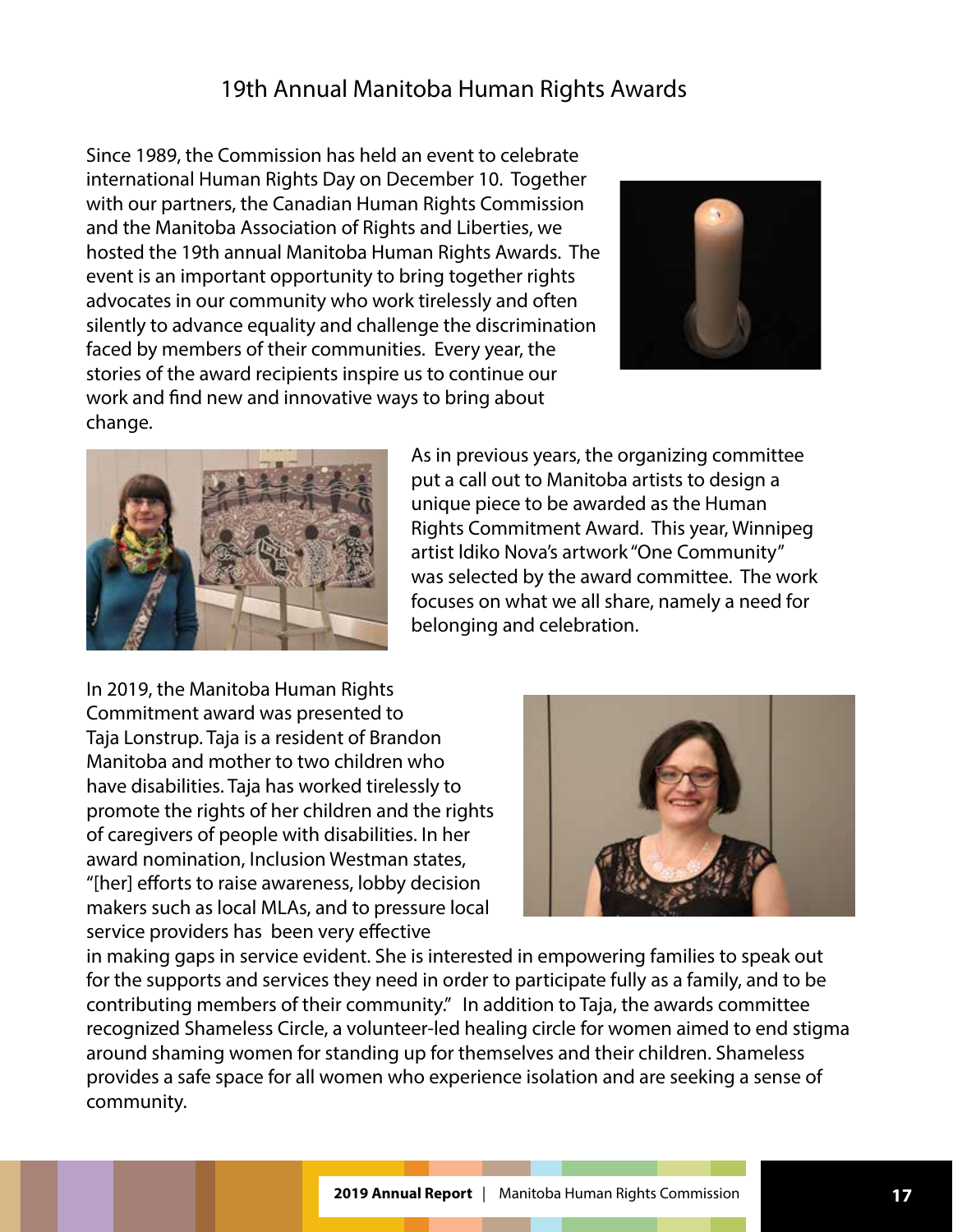![](_page_23_Picture_0.jpeg)

In 2019, the Sybil Shack Youth Award was presented to Oyindamola Alaka. Oyindamola is a recent graduate of the University of Manitoba, where she was active in student politics. Oyindamola was one of the organizers of #BringBackOurGirls, a 2014 campaign in response to the abduction of 276 school-aged girls in Nigeria. In 2018, she founded the Young Black Professionals Network of Manitoba and is active in the Congress of Black Women. Her record of achievement demonstrates the immeasurable impact youth can have in the advancement of human rights.

Finally, the Aaron Berg Award was presented to Sacha Paul. Sacha is a member of the English River First Nation, a Dene community located in Northern Saskatchewan. He is a graduate of the University of Manitoba, Faculty of Law (2002). Admitted to the Manitoba Bar in Manitoba in 2003, Northwest Territories Bar in 2007, and Nunavut Bar in 2014. He is a partner at Thompson Dorfman Sweatman LLP, where he practises in the areas of Indigenous Law, Public/Administrative Law, Insurance Law and Personal

![](_page_23_Picture_3.jpeg)

Injury Law. Through his practice and his community involvement, Sacha has demonstrated a significant commitment to ensuring access to justice and the advancement of human rights. He represented Amnesty International in *Omar Khadr v. Canada*, a case which has had far-reaching impact in domestic and international human rights law. Sacha sits on the Manitoba Law Reform Commission, is a Bencher for the Law Society of Manitoba. He is an editor with the Canadian Native Law Reporter and has taught and mentored law students at the University of Manitoba's Robson Hall. As noted in his nomination for this award, "Sacha takes a practical, proactive approach and incorporates a human rights mindset into all that he does."

The awards committee also recognized the work of the Legal Help Centre. The mission of the Legal Help Centre is to provide access to justice to all persons. This non-profit organization has filled a void in our legal system by providing legal workshops and services to low income individuals who may not qualify for legal aid or other services. Their commitment to access to justice exemplifies the spirit of the award, which seeks to advance equality and justice for all Manitobans.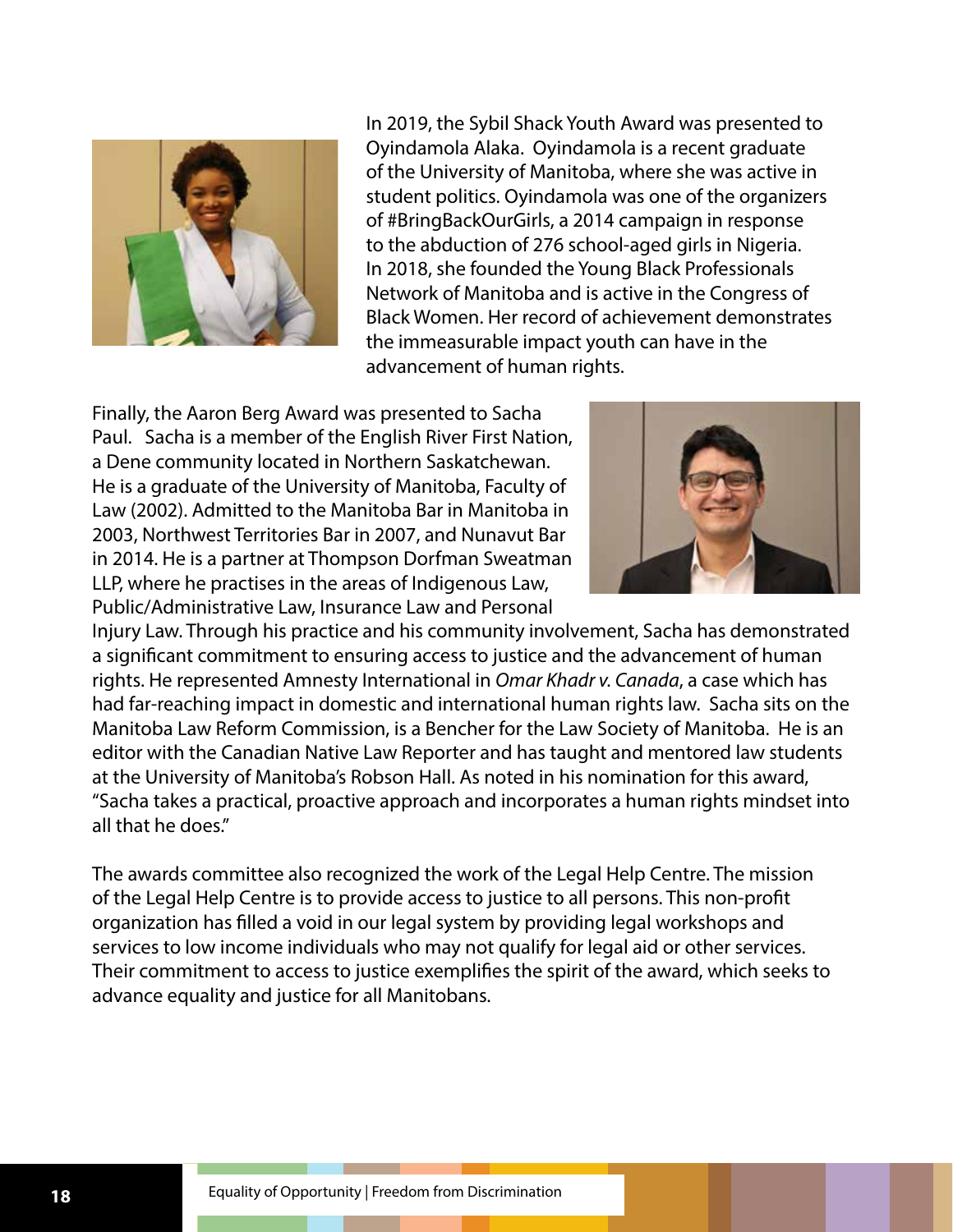![](_page_24_Picture_0.jpeg)